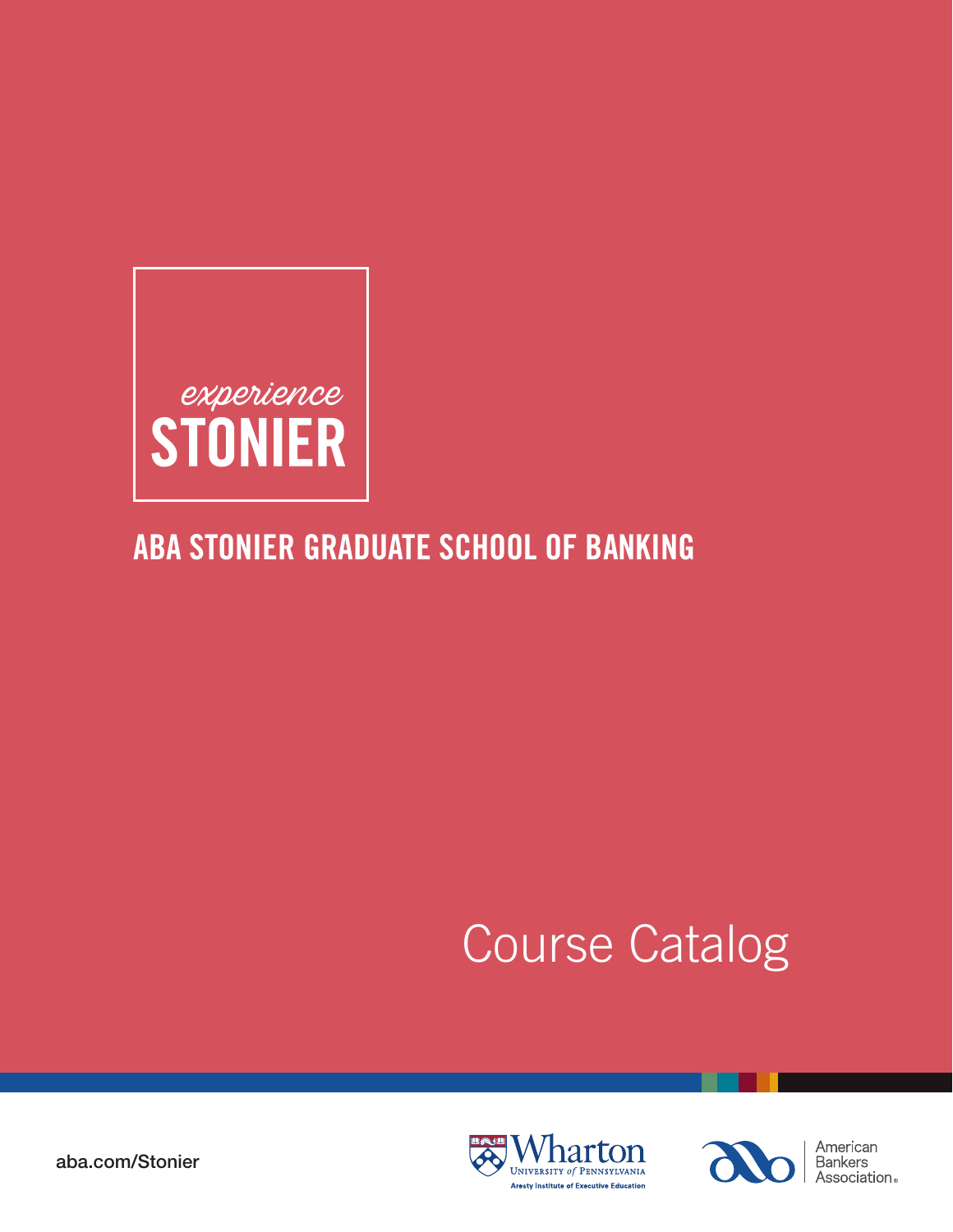## **Year 1 Core Course Descriptions**

## Achieving Sustainable Competitive Advantage\*

This course focuses on competitive strategies that banks can use to attain strategic, sustainable advantage and achieve superior profitability over the long-term in spite of industry and environmental changes, competitor actions, and customer/market shifts. Customer-driven differentiation is the essence of such strategies. This course will focus on competitive advantage strategies, the profit implications of market strategies, factors affecting customer satisfaction/dissatisfaction, creating and sustaining high value-added experiences and identifying and

reducing the three major GAPS that prevent a bank from achieving exceptional financial performance. The emphasis is on specific, practical techniques that bank managers can use to achieve competitive advantage and increased profitability for their branches, departments, or bank.

## **Objectives:**

- Describe a sustainable competitive advantage and identify the most important components for achieving it
- Examine strategies for customer acquisition and retention via advertising, websites, and the use of social media
- Understand the factors that affect profitability and a bank's ability to achieve superior profitability
- Recognize the negative impacts on profits associated with poor customer satisfaction and understand how to estimate these costs for your individual bank
- Use data gathering and models to estimate customer loss ratios and their impacts of profitability Understand and be able to measure and evaluate the three major GAPS that contribute to a bank's failure to achieve customer satisfaction, competitive advantage, and superior profitability

## Asset/Liability Management (ALM)\*

## *Students select the Fundamentals or Applied Course*

The Asset/Liability Management course series is a core subject in Stonier's first year program. This course is designed to provide a firm foundation for Year One coursework and progression through the ABA Stonier Graduate School of Banking. There will be three sessions of the Asset/Liability Management course.

## Asset/Liability Management – Fundamentals

Recommended for students with little previous exposure to asset/liability management. The basic course for ALM is intended for students with little previous exposure to thinking about the bank from a balance sheet perspective or to the practice of asset/liability management. This course will cover the factors that drive the behavior of net interest income and margin, approaches to liquidity management, the measurement and management of the bank's interest rate risk exposure, the relevance of various trade-offs in managing interest rate risk, and the regulatory view of interest rate risk. The focus will be primarily on understanding the relevant concepts and tools, but there will be several applications-based exercises at a relatively basic level.

## Asset/Liability Management - Applied

The advanced course for ALM is intended for those students with some experience, familiarity or training in asset/liability management or financial management. Students involved in ALCO activities of their banks should take this course, unless their involvement is fairly recent.

This course takes a practical, but more sophisticated, approach to balance sheet management issues and ideas. We will use as a classroom example the basic business of community banking to explore the liquidity measurement and management, and interest rate risk measurement and management. This course will challenge students to apply these basic concepts and ideas to actual case studies. We will discuss strategy formulation and documentation, including assessing risk, setting objectives, determining elements of strategies and tracking results. Both cash market and derivatives hedging strategies will be reviewed.

## Bank Financial Analysis/High Performance Banking

The Bank Financial Analysis course series examines the factors that influence a bank's financial performance including balance sheet growth and composition, net interest margin, efficiency, liquidity, and loan equity. This course covers the following topics:

• Bank performance analysis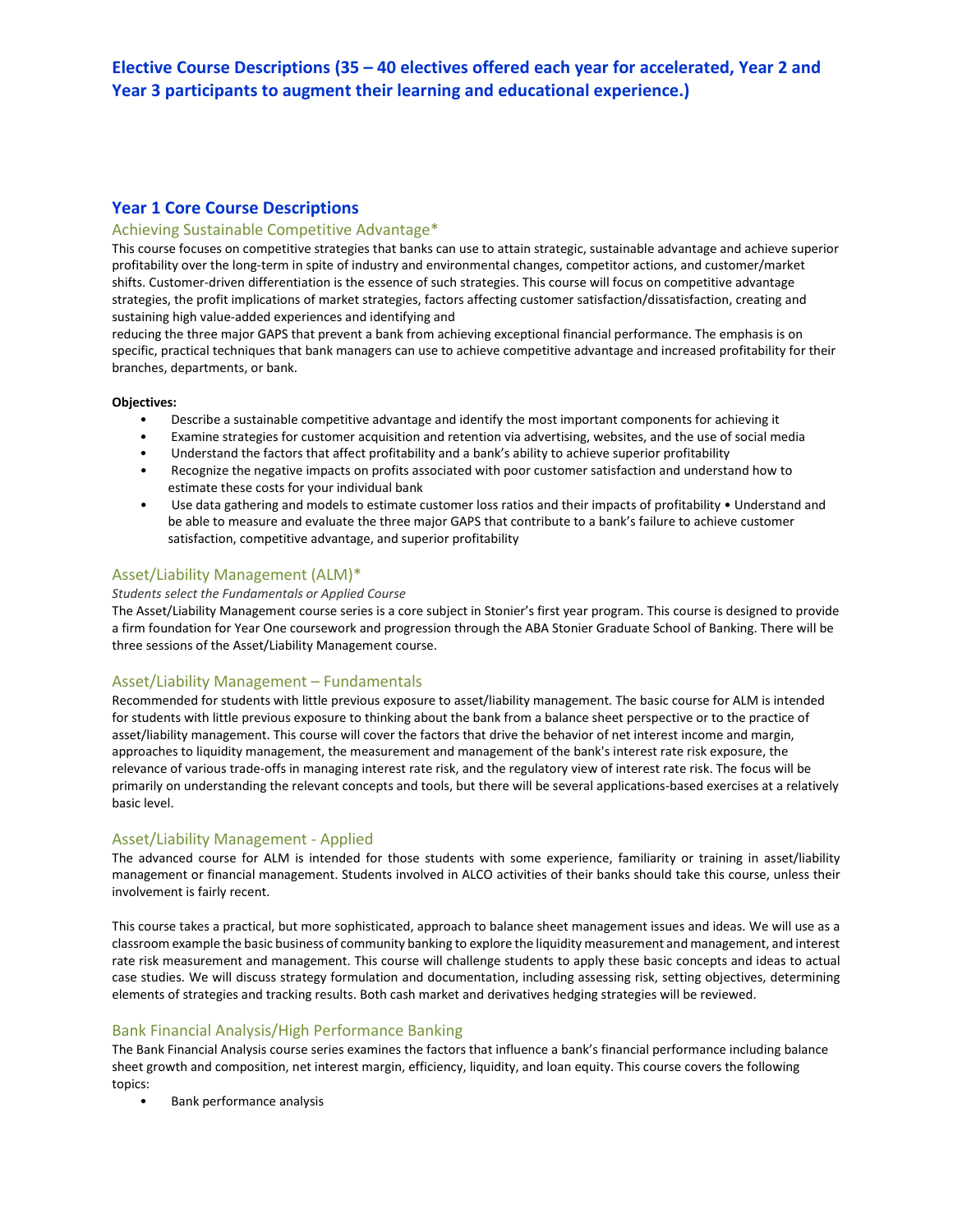- Capital management
- Value at risk
- Non-deposit products
- Corporate governance.

## Capital Planning\*

Effective management of capital is one of the keys to becoming a high performance banking company. This course will explore issues relating to the optimal use of capital. Discussions will include the strategic factors of capital formation, the impact of capital on various areas of the balance sheet, shareholder value and the external impacts of capital management.

## Capstone Kick-off and Writing Your Capstone\*

## *Accelerated Students Only*

This course is designed for students prior to their final year at Stonier who will be writing a Capstone Strategic Project to their management to gain acceptance for their project idea. The capstone is a significant part of, not only the Stonier experience, but also the student's career. The Program begins with an overview of the Capstone process and is followed by an in depth review of the "Writing Your Capstone Guide." When the student finishes Year 2 and heads back to their day-to-day life, it's easy to lose the momentum built around the Capstone. The writing skills presented in this course are designed to help students get started, stay motivated, and finish their Capstone Projects. Taught by a Stonier alum and Capstone Advisor, students will learn how to improve their business writing skills, stay on task, optimize the time with their Advisor, and complete the Capstone on time.

## Wharton Simulation: Corporate Innovation Game

In a rapidly changing world, large organizations must adapt to thrive. Business as usual just won't do. But how can established organizations adapt? By acting like startups.

The **Leadership and Corporate Venturing Course** is built with the Corporate Innovation Game at its core - where you and your team have unexpectedly been invited to join the WISE Accelerator where you'll take the reins of a potentially high-growth venture.

To make this venture a success you'll need to understand your customer needs, conduct business experiments, manage finances, build out the team you need to launch a product in a competitive market, negotiate, pitch and land key customers and convince internal stakeholders to back your product.

You'll be supported on your journey by world-class instruction from Wharton professors while getting continuous feedback on your performance to help you improve.

## Economic Update\*

A course about the current Economic and Financial outlook for the US Economy. The course will examine where we stand after the financial crisis, what can bring about robust job growth, and are our federal spending plans sustainable even in the short run.

## Enterprise Risk Management

While enterprise risk management (ERM) programs have a great deal of potential, traditional ERM approaches often struggle to generate sufficient buy-in from internal stakeholders. This course will respond to this challenge with a value-based ERM approach that transforms ERM into a strategic management process that enhances strategic planning and other business decision making.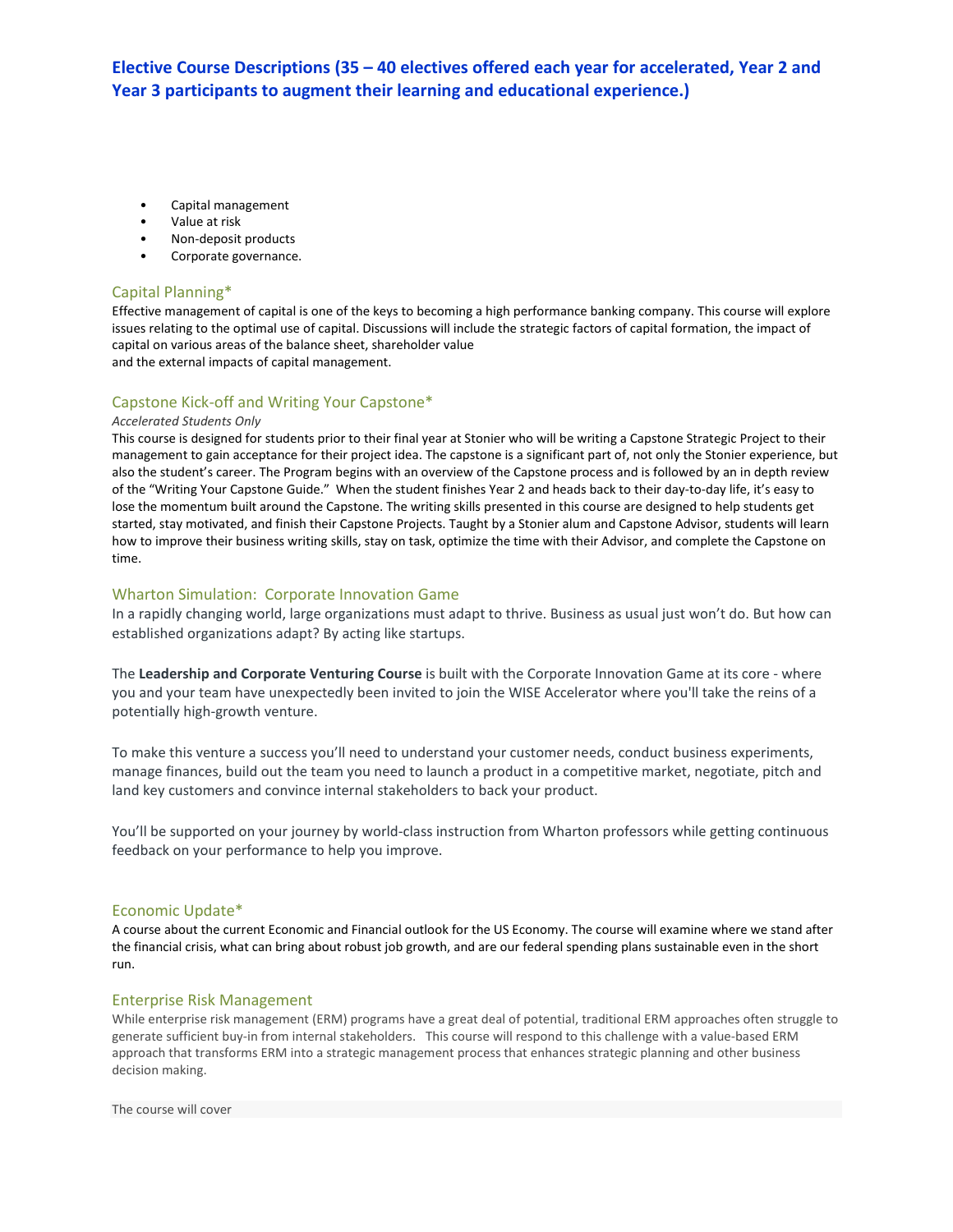- How to generate sufficient buy-in for your ERM program
- Ten key ERM criteria for evaluating the robustness of an ERM program
- Techniques to avoid the five common mistakes in risk identification
- Secrets to quantifying all types of risks, whether strategic, operational, or financial
- How to clearly define risk appetite and quantify it for use in the risk governance process
- How to integrate ERM information into decision-making processes
- How to use ERM to correct a critical flaw in balanced scorecards
- How to apply ERM to nonprofit organizations, government bodies, and individual
- The failures of bank risk management practices that contributed to the financial crisis.

## Leading Teams and Leading High Flying Teams

The session will focus on how leaders can build high flying teams that enable them to implement their strategies successfully, with special attention to the challenges of managing teams that are dispersed, diverse, digital and dynamic. We will introduce a tool for analyzing your own teams, the Team Effectiveness Pyramid, and work through how to use this tool to diagnose your teams and figure out how and where to intervene to make them stronger.

## Learning

## Community/HBDI\*

#### *Plus Accelerated Students*

This course focuses on a discussion on 'building a learning community'. In order to develop themselves and eventually others, employees must continuously learn and develop their professional potential. Yet, high potential managers often need help in making the transition from their fast-paced work environment to a learning setting where it is essential for them to feel comfortable with reflective thinking, with unfamiliar questions or tasks, and with experimenting with new ideas or concepts. In addition to setting the learning tone for the program, this opening session introduces participants to each other, builds initial trust, and works on developing a learning community where participants support, foster and encourage each other's learning. As the kick-off event to a multi-day program, this session will introduce themes and topics to be developed in subsequent sessions. It reviews the opportunities and challenges of managerial learning through an interactive discussion of cases.

The Herrmann Brain Dominance Instrument (HBDI™) is a 120-question diagnostic survey, the answers to which indicate an individual's thinking style preferences. Our brains have preferred modes of operating that impact how we see the world, how we interpret what we see, and how we communicate with others who are also operating from their own preferred modes of thinking and speaking. Thinking preferences influence communication, decision-making, problem solving, and management styles. By understanding their thinking style preferences, participants will gain a new perspective of themselves and the people with whom they interact each day. In this HBDI session, a series of interactive exercises is used to get participants comfortable with the model, conversant about each of the 4 styles, and aware of the dangers of over-simplifying the process. This session offers a wide range of exercises and will choose a combination of exercises specific to each group's needs. Participants will also explore the "dark side," or where each style becomes problematic. Through development of self-inventory, participants will learn about their own "hot buttons" and develop strategies for reaping the benefits of their style without falling into the traps of the dark side.

## Looking Glass Simulation

A proprietary simulation experience built and taught by Wharton. This simulation gives learners an exciting experience of being "disrupters" in an established industry. During the week, participants engage with questions of entrepreneurial strategy, customer acquisition, crisis leadership, ethical decision-making, and team dynamics. Over the course of several days, first-year students of the ABA Stonier program will be deeply engaged in the world of entrepreneurial disruption through the use of Wharton's award winning Looking Glass platform. Organized on small teams, they will undergo a challenging simulated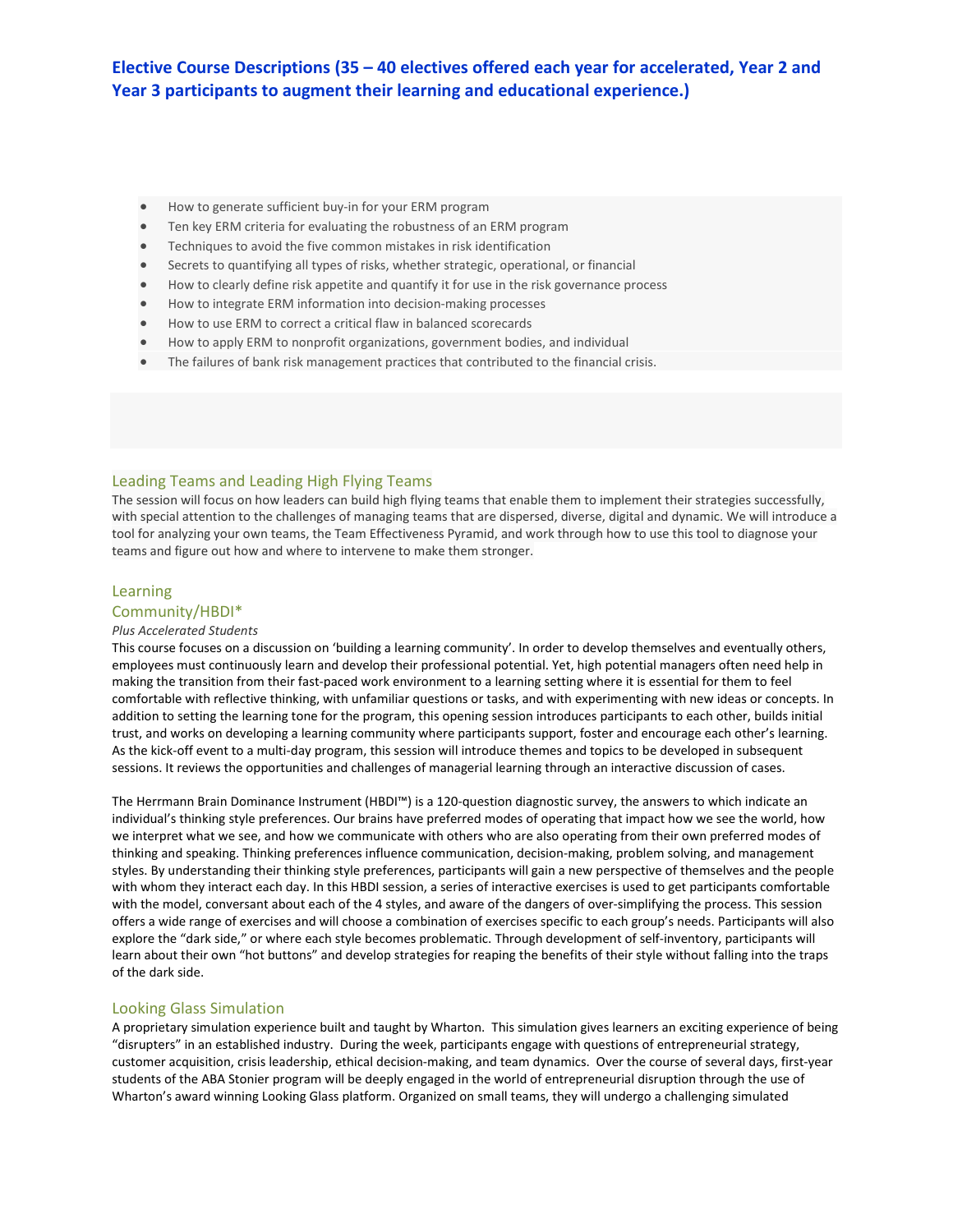experience of being the "disrupters" in an established Internet of Things (IoT) industry (analogous to the current FinTech market), where they will be immersed in a competitive, multi-day mission that incorporates elements of entrepreneurial strategy and early-customer acquisition, security-privacy dilemmas, crisis leadership, and effective team dynamics.

In addition to a rich array of in-game interactions, the simulation's core learning objectives will be underscored by expertinformed team feedback on key decisions and best practices, in addition to the game's culminating debrief. This simulation is being custom created for the ABA Stonier program by award winning experts

in simulations and gaming, Wharton Professor of Management Ethan Mollick and Senior Director of Wharton Interactive Sarah Toms.

## Managing and Measuring Performance

This course will give you a holistic view of strategic HR management that includes principles of HR analytics to improve collaboration between employees, between departments to meet goals of innovation and efficiency, including understanding the key factors in measuring performance and managing people.

## Marketing Strategy

The Marketing Strategy course uses the Path to Superior Execution as its framework. This framework demonstrates that marketing strategies that produce superior execution generate higher and higher levels of revenue for the organization. This course emphasizes that marketing strategy is dependent on a number of different elements for it to be successful. Some examples of essential elements typically discussed are:

- A well thought-out competitive strategy focused on the customer and revenue generation
- Market segmentation
- Targeted marketing
- Employee engagement
- Key measures
- Leadership
- Accountability

## **Course Objectives:**

After successfully completing this course, students will be able to:

- Identify the Path to Superior Execution and how marketing strategy relates to that path.
- Understand the dramatic changes that are occurring in the financial services industry and the effect those changes are having on the competitive landscape.
- Explain how the organization's competitive strategy relates to its marketing efforts.
- Describe market segmentation and how it relates to an organization's marketing, sales efforts, and service efforts.
- Identify the key factors necessary for your organization to achieve superior execution that generates higher and higher levels of revenue.

## Operational and Cyber Risk

This course focuses on operational risk, trends and cyber security.

## Payments Overview

This course focuses on the evolution of the payments system, where it's been and where's it's going. The regulatory framework as well as future trends will be explored.

## Recent Economic Policy Changes

## and Their Prospective Effects\*

This course focuses on the changes in monetary policy since the onset of the financial crisis and their impacts on the economy and the banking industry. Particular attention is devoted to new approaches to monetary policy adopted by the Federal Reserve during the recent financial crisis. At the completion of this course, students should be able to: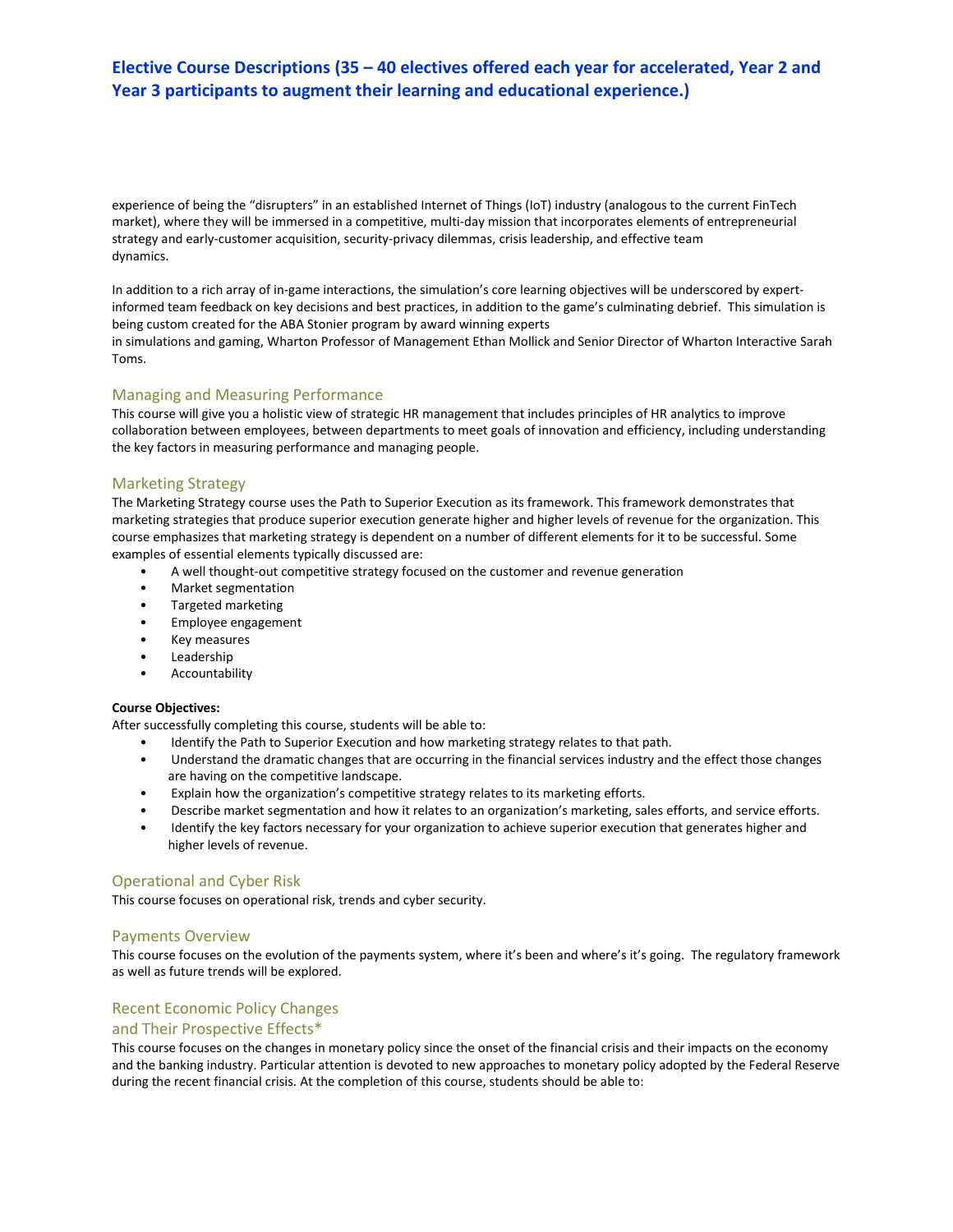- Describe new approaches to monetary policy adopted by the Federal Reserve and their impacts on financial markets and financial institutions.
- Identify those changes in monetary policy in response to the financial crisis that were temporary and those that will be ongoing and continue to have impacts on financial markets and institutions.
- Identify differences among various types of Federal Reserve policy actions, including traditional open market operations; non-traditional asset purchases (called quantitative easing); credit programs associated with the Federal Reserve's role as lender of last resort; and other policy tools that affect reserves in the banking system such as the payment of interest on reserves.

## Regulatory/Compliance Update\*

The session includes discussion of recent regulatory changes and their impact. Topics discussed include Fair Lending, recent implications of Dodd-Frank, the role of the CFPB, with other regulatory agencies and UDAAP. The session includes an overview of the compliance process and its significant laws and regulations that impact the financial services industry.

## Technology and Innovation

The topic of innovation is a large one, and will be broadly explored with an eye towards mandates for advancement, and the mandate for transformational talent.

## Total Leadership

Leadership isn't just about business, it's about life. Today's business environment demands that leaders at all levels find better ways to align their vision, values, and everyday actions to perform well not only at work but also at home, in the community and society, and for the self (that is, mind, body, and spirit). In the innovative Total Leadership program, participants acquire practical tools for improving performance as a leader in all parts of life. This highly interactive program was originally developed by Stew Friedman, a Wharton Practice Professor, for Ford Motor Company's global executives. The program involves selfassessment and peer coaching about one's core values and vision, about performance expectations held by the most important people in the different domains of one's life, and about a real experiment designed to produce a "four-way win" – demonstrably better results in all domains. The Total Leadership program has been proven effective in a variety of organizations and regions of the world with participants in all stages of their careers.

## Workshop – Inter-Session Assignments

The course provides an overview of the inter-session assignments to be completed between Year One and Year Two. The assignments cover Bank Performance Analysis, Economics, and Marketing. The discussion includes milestone dates, how the assignments link to the course content, and successful strategies for completion. \* Courses taken by first year Accelerated students (others found in Year 2)

## **Year 2 Core Course Descriptions**

## ABA Bank Exec™ Simulation\*

The ABA BankExec™ course combines training in financial management and economic analysis in the context of an innovative computer simulation. The exercise encompasses lessons on strategic management, team management and bank management in addition to the financial challenges. This dynamic simulation focuses on bank management from a balance-sheet perspective and clarifies how the balance sheet drives the income statement. Students participate in teams, analyzing the condition of their banks, making key managerial and pricing decisions and learning how their decisions affect the performance and risk profile of their banks.

## Capstone Kick-Off And Writing Your Capstone\*

All Stonier students undertake a Capstone project before returning for their third year. The Capstone is the culminating component of the Stonier experience, and often has a career-changing impact. The Capstone requirements are slightly different depending on the type of organization where students are employed. The three options which are described below include: 1) Banker Capstone, 2) Regulatory Capstone, 3) Bank Services Capstone. All three Capstone options require a written final report as well as a face-to-face presentation to fellow students and a senior industry advisor. All students complete a course during year 2 that helps them plan and begin writing their Capstone. This course helps the student develop a strategy for completing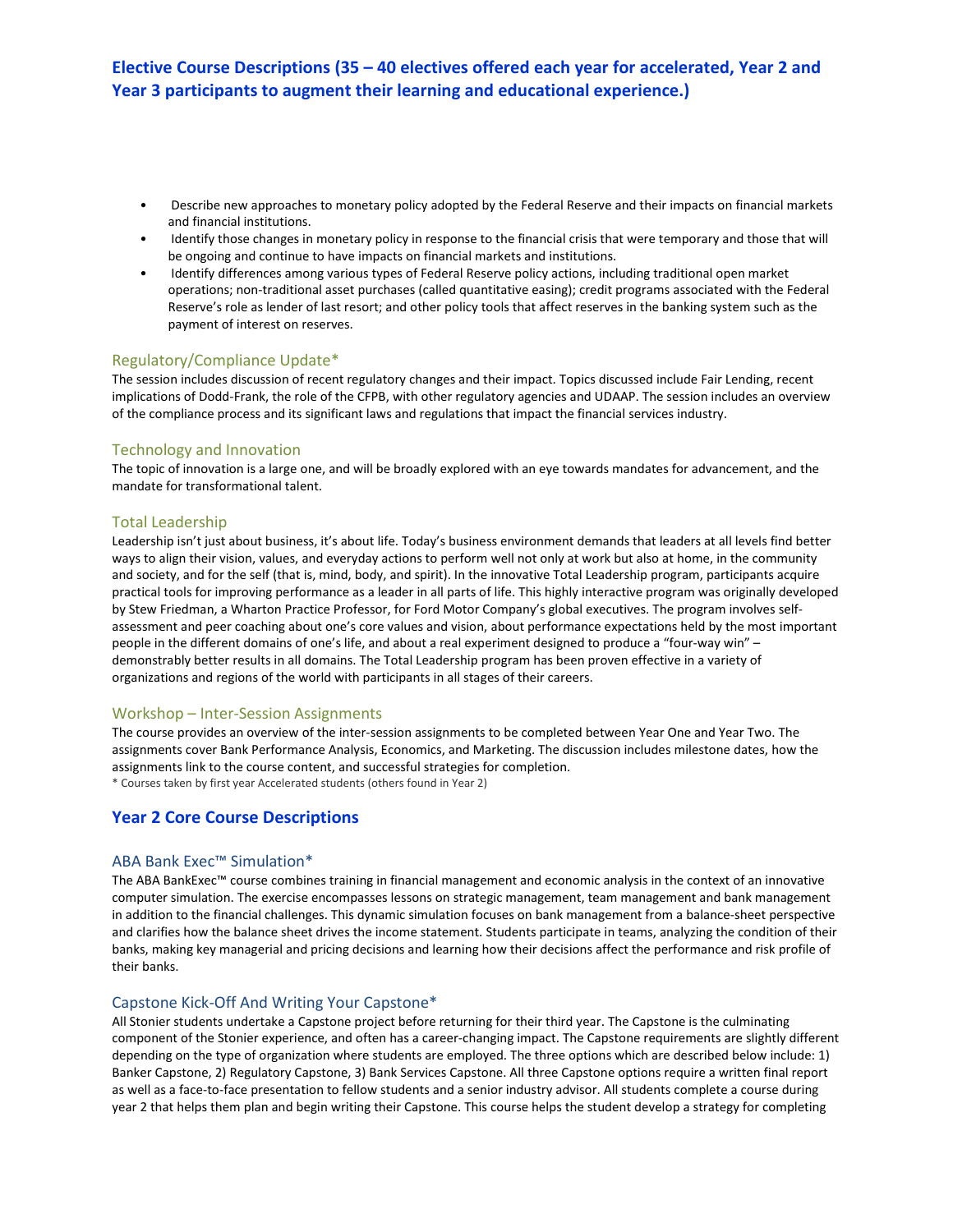their Capstone efficiently and sharpen their business writing skills. In addition, students work with a Capstone advisor who guides them through the Capstone process and evaluates the final product. Capstone advisors are all senior banking industry professionals.

## Banker Capstone

Students completing the Banker Capstone select a problem or opportunity facing their bank and propose a course of action including an analysis of alternatives, a financial analysis, and an implementation plan. They are encouraged to select the most significant problem or opportunity that their bank will approve. Examples of topics include, but are not limited to, new investments in fixed assets or technology, new products or delivery systems, organizational restructurings, or significant strategic change initiatives. Students often find that successful completion of their Capstone significantly raises their visibility within the bank and the opportunities for advancement.

## Regulatory Capstone and Bank Services

## Organization Capstone\*

Employees of regulatory agencies or bank services organizations complete the project appropriate for their organization. Both projects require that students select a research topic of value to their organization and relevant to the banking industry. The topic should address a significant issue or problem involving bank performance, risk management, or banking regulation and supervision. Students will describe the methodology to be used in carrying out the research, assemble financial and/or economic data, and carry out a statistical analysis. The Project will conclude with the reported findings and conclusions, and offer any recommendations that might follow from the research.

## Communication and Leadership

In this session various styles of communication are examined, and how they can be utilized to inform, persuade, and present ideas.

## Decision Making and Critical Thinking

In any given day, we are inundated with information. While more information can be helpful, it require us to be more critical in thinking about it. In this session, we will practice the skills involved in "critical thinking"—the process by which we develop and support our beliefs and evaluate the strength of arguments as we attempt to make decision either individually or in groups.

The central goal of this session is to empower you to think more clearly and analytically about decision making. Participants will develop mastery of various strategies for making and evaluating arguments, and develop expertise in recognizing and avoiding common barriers to critical thinking—including bias and groupthink.

Throughout the session, we will emphasize the application of course material to real-world issues. In particular, we develop a framework of decision making in the face of uncertainty. We focus on the need to frame the problem, the importance of collecting information and the different biases we have in doing so. We then explore strategic decision-making tools.

#### Financial Management

*Students select the Basic or Advanced Course*

#### **Financial Management (Basic)**

Financial Management is aimed at students with no prior exposure to finance. The course covers the theory and practice of corporate finance with an emphasis on the practice. The focus of this course is on capital budgeting, and includes such topics as financial statement analysis and forecasting; the evaluation of capital investments under uncertainty; and estimating the cost of capital. The goal of the course is to provide a set of quantitative tools that you can use to make decisions on where your firm should invest its capital. Students with some prior finance experience, for example, loan officers who regularly conduct financial statement analysis, may not get maximum benefit out of this course. For those students, we recommend the "Advanced Financial Management" course.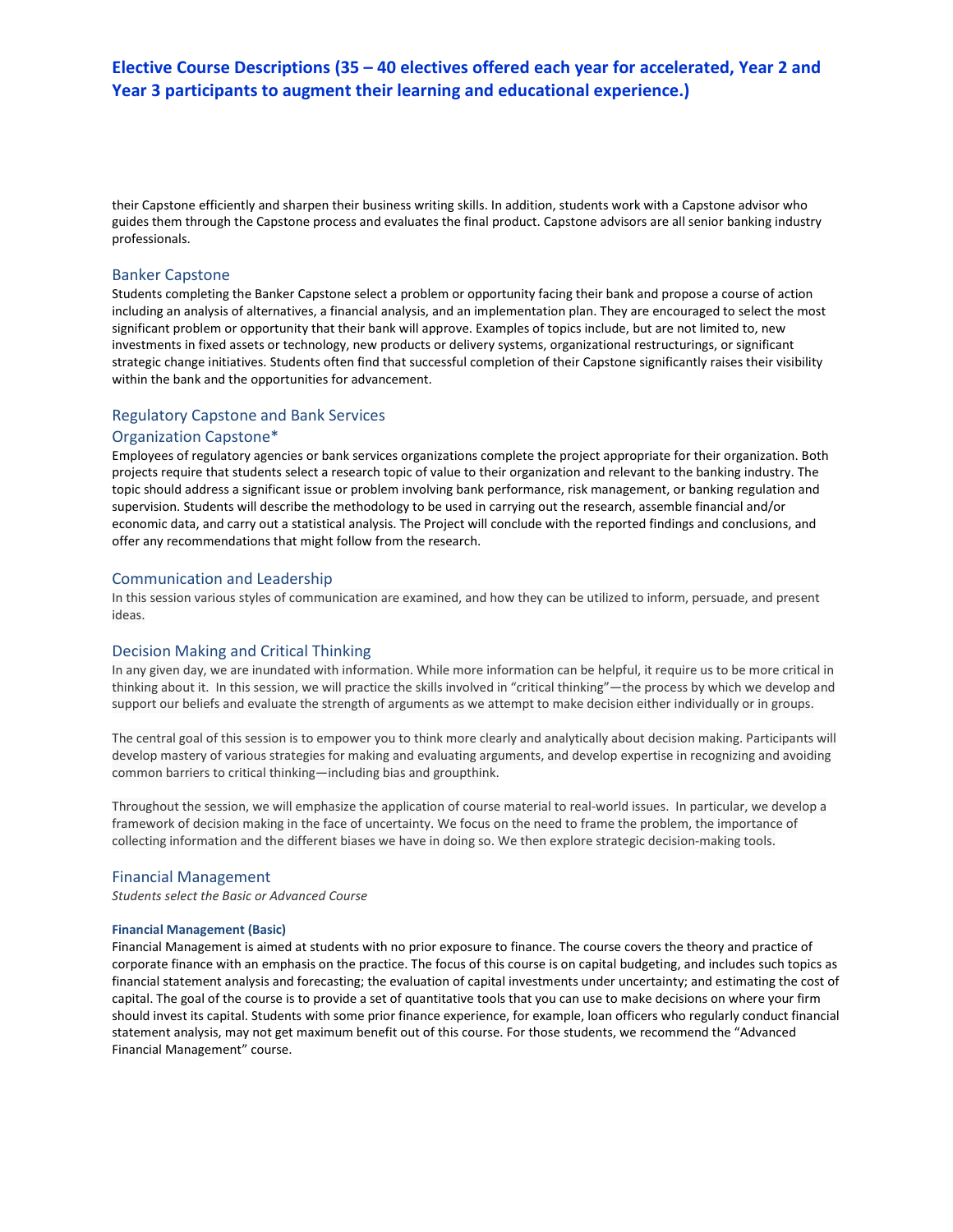#### **Financial Management (Advanced)**

The advanced course in financial management is intended for those students with some experience in valuation and discounted cash flow techniques as well as financial management. The course covers the basics of firm valuation. We use classroom examples in order to estimate a firm's cost of capital, cash flow and terminal value. The course encourages students to apply these concepts in order to find a market value (price) for a firm.

## Leadership Through

## Organizational Culture

Organizational culture is the set of underlying assumptions and values that typify an organization, an "unwritten code" which helps employees know how to interact at work, and can have external influence in how a company is perceived by its constituencies. Organizational culture filters the way employees see their organizational world and thus is an important driver in employee performance, commitment and attitudes toward the workplace. Managing one's organizational culture effectively is a critical tool for successful management and leadership. In this session, participants will delve into the nature of organizational culture; how it operates; what it consists of; how they can recognize what the organizational culture is in their unit or organization; the role of organizational artifacts, symbolism and leader behavior; the importance of fit between an employee and an organization's culture; elements of strong cultures; drawbacks to strong cultures; the influence of subcultures in organizations; the role of selection and socialization in spreading organizational culture; and a discussion of the positive performance outcomes that can come from a strong culture. This is done through a combination of small group exercises, discussion, video case, and cutting edge research and theory via lecture. An important option for customization of this session is having participants in the session (and as many members of their workplace as desired) complete a 10-minute organizational culture assessment prior to the session. This data is then analyzed, showing the current status of the organization's culture. Analysis of differing cultures across sub-groups, such as business unit, tenure, function is conducted per the desire of the organization. In addition, the results are benchmarked against a large sample of employees (corporations) who have also taken the survey. This organizational culture assessment serves as an engaging way for participants to gain a deeper understanding of both the session material and their own organizational culture. Also, organizations have found that it can help to provide the basis of understanding and assessing not only the current culture of the organization, but can also offer insight into what and how to change within the current culture to achieve certain culture changes necessary for addressing and achieving defined organization goals.

## Learning Community

## What is Success?

Based on Professor Richard Shell's popular Wharton course for full time students, this session explores the history and philosophy of two age-old questions: what does it mean to be "successful" and how does one achieve this elusive goal? Professor Shell surveys the group to reveal their life satisfaction and achievement perspectives en route to a multi-disciplinary discussion about the big three success metrics to include: Fame, Fortune and Happiness. Participants read brief vignettes about six different lives and are asked the rank them from most successful to least successful to learn how their internal values shape their definition of success. Professor Shell shares frameworks and models to help participants figure out how to best integrate their life to achieve success and a diagnostic to help participants assess where they are and which dimensions of their lives they want to improve over the short and long term. Participants not only learn more about their own internal success metrics, but they gain a deeper understanding about how others from different geographies and cultures view success and the implications to management, especially in how we think about motivation and incentives to achieve performance goals within our organizations.

## Strategy in a World of Uncertainty

In an environment of increasing technological and global instability, the risks of ignoring uncertainty are greater than ever—but so are the rewards of actively addressing it. Traditionally, managers have viewed uncertainty as an obstacle interfering with the company's existing plans rather than as the unknown that can create opportunity. This program focuses on how to develop and test an organization's strategic direction in the face of uncertainty and complexity. It introduces a conceptual framework and methodology to assure innovative as well as disciplined strategic thinking in volatile and complex environments. Linking strategic vision to core capabilities, it presents the various steps of scenario-based strategic planning, and in a workshop format applies them to the participants' organizations, as well as their individual roles. Learning Objectives After this session you should be able to: - Be comfortable with ambiguity and see uncertainty as opportunity - Recognize the pitfalls associated with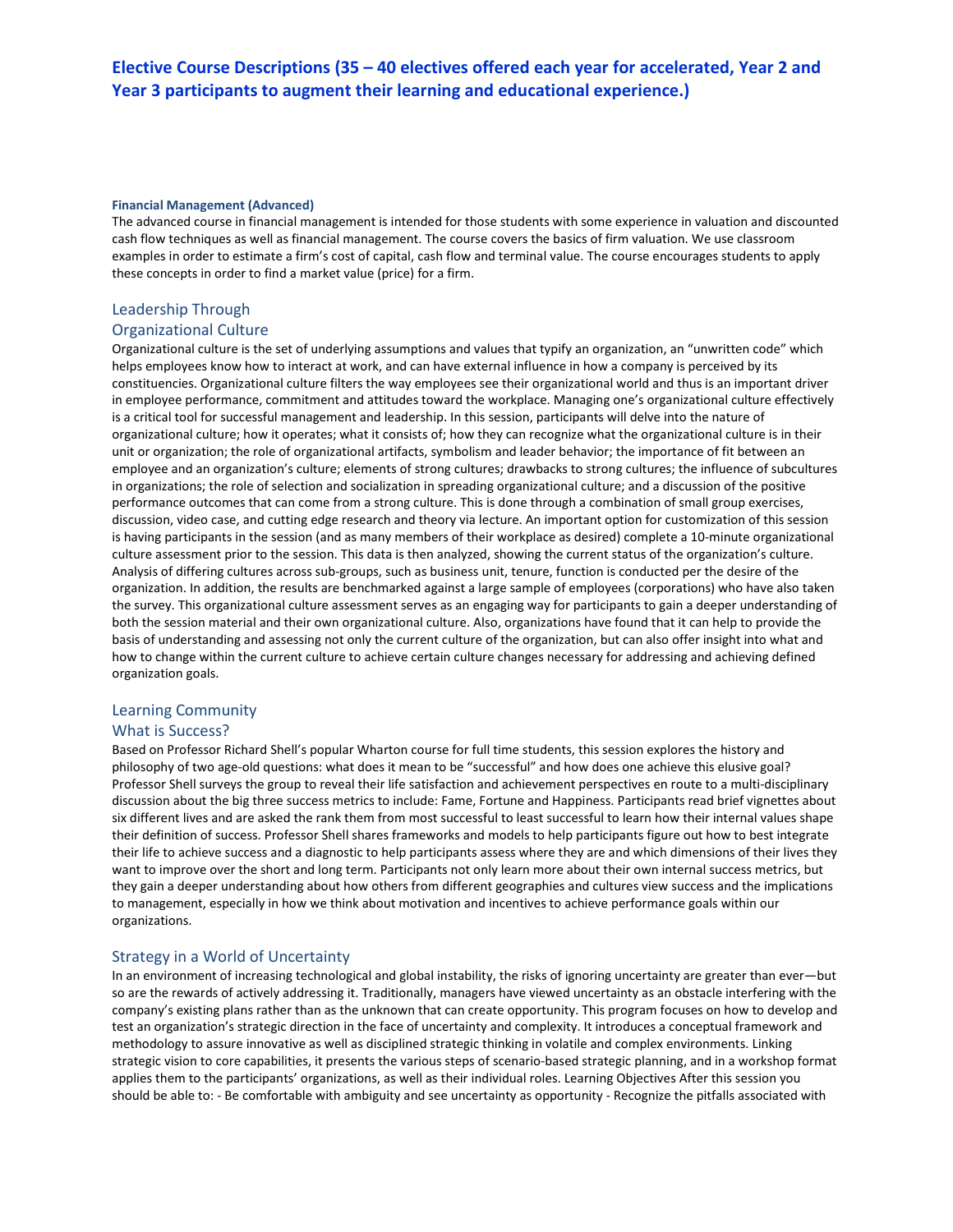planning for a single future - Find a systematic approach to handle uncertainty- Learn how to integrate scenario planning into more traditional planning and budgeting processes.

## Electives

*Year 2 Banking students have a choice of four elective courses. (See Elective Courses at the end of this catalogue.)* \*Courses taken by first year Accelerated students (others found in Year 1)

## **Year 3 Core Course Descriptions**

## Benefits of Diversity

Diversity is a business imperative. Diverse staff add to the innovation that can occur at organizations. This course provides data, and strategy on how to achieve the greatest benefit from diversity.

## Business Strategy

This course provides an overview of Strategic Planning and value creation in a bank as a basis for setting Business Strategy in the banking world. A customer centric approach to planning is emphasized. This course provides a summarization to the overall Stonier experience by providing a point of intersection for work learned in other courses. Discussion of real strategies in a case study setting gives each student some action-oriented concepts to take back to apply at their banks. In this course, students learn how to interpret a bank's strategy simply by analyzing its publicly available information. Additionally, use of capital markets, seven ways to build value, de novo branching, product differentiation and use of leverage are discussed.

## Capstone Strategic Project Presentations

Students participate in the Capstone Strategic Project, which gives them an opportunity to apply new skills and knowledge to a "real life" initiative within their organization. During the school session, students present their Capstone Strategic Project to a team of peers and a Capstone Facilitator. They receive constructive feedback on their individual presentations from their peers and advisor and provide constructive feedback in response to their peers' presentations.

## Economic Update

A course about the current Economic and Financial outlook for the US Economy. The course will examine where we stand after the financial crisis, what can bring about robust job growth, and are our federal spending plans sustainable even in the short run

## Ethics In Financial Services

Almost all employers, and many of their employees, can read about alleged corruption at some of the nation's largest companies on a daily basis. In fact, just by picking up a newspaper, many Americans might come to believe that corporations are full of high-level managers who are driven solely by corporate profits and individual greed.

Despite the wide-spread reporting about alleged accounting scandals at Worldcom, Healthsouth and Enron, many of those same dilemmas will be encountered by managers in virtually every industry and at virtually every level. Ethical dilemmas are simply not confined to the nation's largest companies nor do they always involve multi-million dollar outcomes.

On the contrary, many Americans, even the ones who are the most critical of corporate executives accused of taking company money, will often make similar decisions in both their personal and professional lives. While the financial impact may be smaller, the underlying decisions are ultimately the same.

This course addresses just how often we all face ethical dilemmas: decisions that are probably encountered on an almost daily basis and that have many of the same underlying principles that are faced by corporate executives. Whether the situation involves returning a year-old garment to Eddie Bauer, trying to obtain a competitor's trade secrets, or allocating performance bonuses, our behavior will frequently reflect on an underlying ethical standard.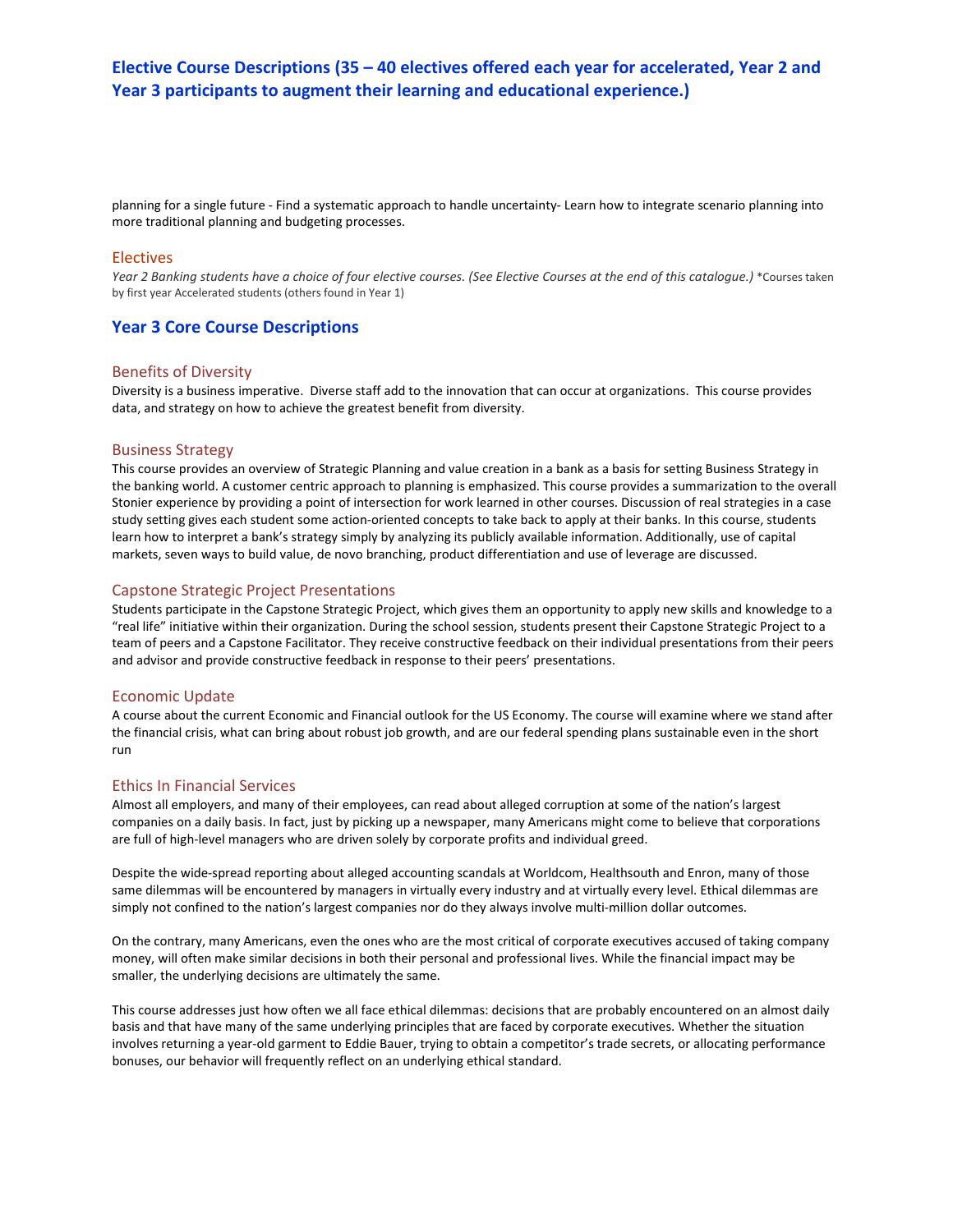In this course, both theoretical principles and real-life examples are used to identify ethical situations that both employers and employees encounter. In addition to examples, the course also examines some of the reasons that psychologists think form the basis of differing ethical standards among both individuals and businesses, and the challenges of developing an appropriate ethical work environment in this difficult economic time.

## Emotional Intelligence

During this session we will explore the importance of leading, understanding, and utilizing emotions in ways that enhance interpersonal communication, foster satisfying relationships, and result in greater productivity. Many people have been conditioned to believe that emotions are not welcome or useful in the workplace. In other words, all workplace decisions should be based on entirely on logic and reason. The problem with this approach is that we are by our very nature emotional beings. We simply cannot be unemotional. Our only choice then is to embrace our emotions, understand how they work, and become better prepared to leverage them productively. Emotions are information.

As the pace of workplace change increases, and our workplaces make ever greater demands on our cognitive, emotional, and physical resources, emotional intelligence will continue to emerge, not as something "nice" to have, but as an increasingly important set of "must-have" skills

## **Learning Objectives:**

During this program we will:

- Explore what emotional intelligence is
- Describe the importance of emotional intelligence in the work place especially its role in engaging top talent
- Identify and understand the five competencies of EQ
- Examine how emotions impact communication, decision-making, and problem-solving through the use of engaging, experiential exercises
- Explore how to 'manage energy, not time' to achieve cognitive fitness Five critical EQ categories to be addressed:
- Self Awareness
- Self Regulation
- Self Motivation
- Empathy
- Effective Relationships

"Do we see what we look at, or do we see what we look for?" (Neisser).

## Expectation for a Community Bank Safety and Soundness Examination

This class will provide an understanding of the safety and soundness examination process for community banks (Assets less than \$10 billion). The primary focus is how regulators review the financial elements within the call report, while also and providing how regulators apply supervisory ratings (CAMELS components).

## Influence & Persuasion

Is your organization going through turmoil after a merger or reorganization? Are you having trouble getting the attention of a critical decision maker? Does the budget process always turn into a war—or a game of hide and seek? At the pivotal persuasion moment, when your career depends on the difference between "no" and "yes," you need more than expertise in your functional area to effectively communicate your idea. You need answers to four key questions before you can sell it:

- Who are you and what is your natural persuasion style?
- Who, exactly, is the other party and what channel is he or she tuned to today?
- What is the communication culture in your organization?
- What, at this moment, is the optimal influence tool?

"Strategic Persuasion: The Art and Science of Selling Ideas" is an intensive, personalized, down-to-earth session that provides executives with critical tools to sell their ideas at work. The session is complementary to the upcoming book "The Art of WOO: Using Strategic Persuasion to Sell Your Ideas," co-authored by G. Richard Shell and Mario Moussa, the faculty of this session. Persuasion and influence are learned skills, not mysterious talents. Once you gain perspective on your own tendencies, you will be able to identify how others tend to react—and adjust your approach to suit your audience. This session takes an "inside-out" approach to help you recognize which persuasion styles come most naturally and enables you to understand the steps you must take to gain influence, credibility and confidence in your organization. The learning objectives of this session include: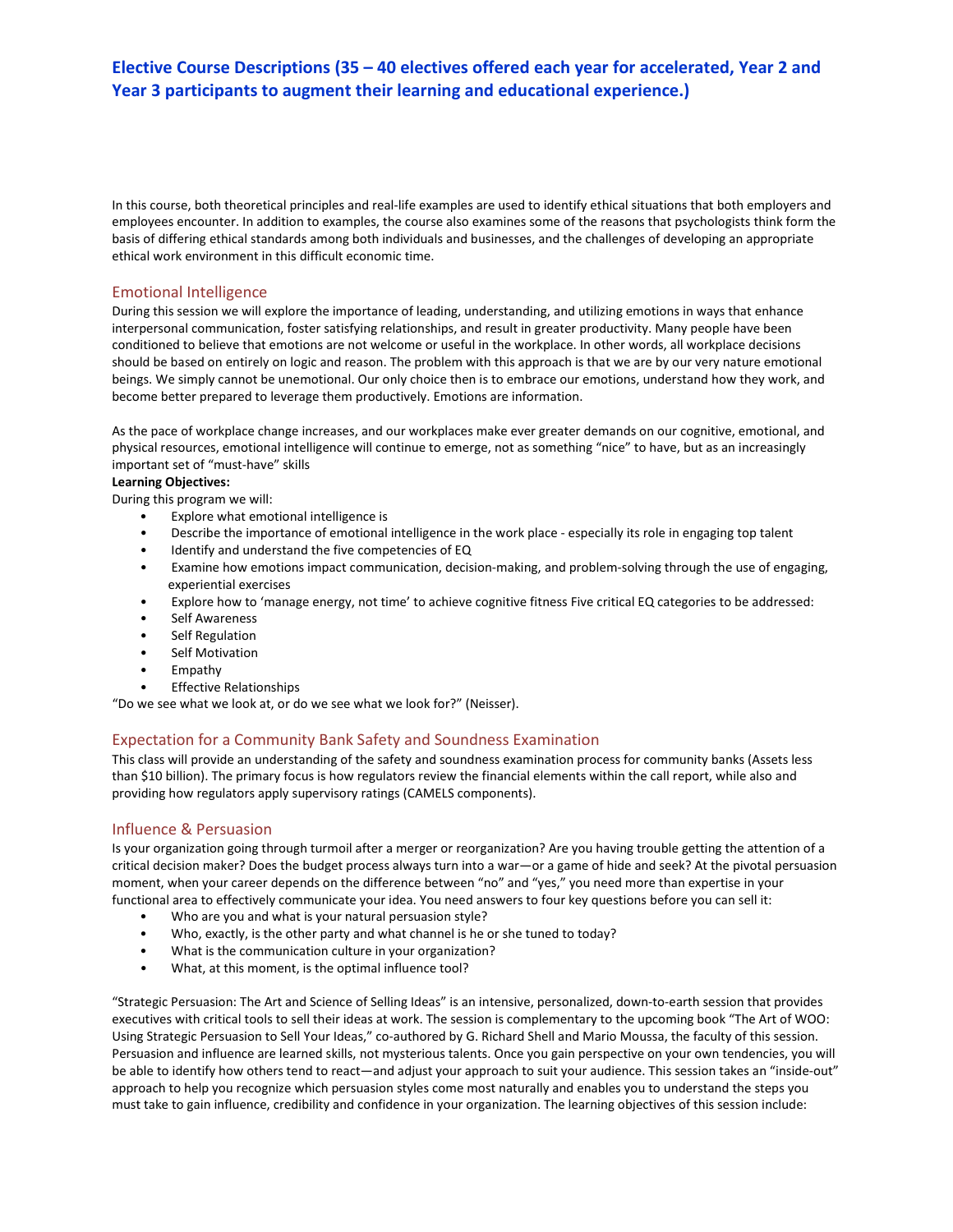- Learn about the six channels of influence and how to use them effectively.
- Optimize each message so it appeals directly to your counterpart's style and interests.
- Measure your progress on real problems you bring to the program and see immediate results.
- Map the political landscape of your organization to see where the landmines are buried and where your allies can help you.

Persuasion and influence inside organizations is a core skill for everyone who has to get things done in a complex work environment. These include managers at every level, as well as people who work for government, international agencies, and nonprofit groups. Nobody ever gets too skilled at influencing those around them so that the right things get done more often and more efficiently. You will apply your skills immediately to your organizational challenges—working in real time on your own influence challenges.

## Leading Change through Courage and Authenticity/Management Of Change: Leadership and Overcoming Resistance

This seminar is designed to help managers successfully deal with the rapidly changing financial industry business environment while learning skills that enable them to identify and capitalize on opportunities created by those changes. **At the conclusion of the seminar, students will:**

- Understand the change management process and the roles they, as leaders, can plan in facilitating that process
- See how employees respond to organizational change, why adverse reactions occur, and how to overcome subtle and obvious resistance to change
- Learn how to establish and participate in a dialogue with employees that will build real time broad-based support for change.

For the class session, the Gallup's StrengthFinder assessment and text will be used as a pre-session exercise for you to complete prior to coming onsite. With most of their executive education leadership and development work, the faculty members have found the incorporation of StrengthFinder to be a valuable tool. The course content will be most helpful in the implementation of the students' Capstone Strategic Projects.

## Invisible Influence: The Hidden Forces that Shape Behavior

Ever wish you could be more influential? Be better at motivating yourself and others? Make smarter decisions and shape group opinion? This talk will show you how. Wharton professor Jonah Berger will share insights from his new bestseller, *Invisible Influence*. Influence is a powerful tool, but to harness that power, we have to understand how it works. You'll learn why others make us faster runner but worse parallel parkers, why elite athletes tend to have older siblings, and what Goldilocks can teach us about launching successful products and ideas. You'll never look at your own behavior –or the behavior of others—the same way again.

## The Catalyst: How to Change Anyone's Mind

Everyone has something they want to change. Marketers want to change the customer's mind. Leaders want to change organizations. Nonprofits want to change the world. But change is hard. We persuade and cajole and push and push, but even after all that work, nothing budged. Things change at a glacial pace, if at all. Could there be a better way? In the chemical world, catalysts speed change. These substances don't push harder, or smash molecules together. Instead, they lower the amount of energy required for reactions to occur, opening a pathway that requires less activity, not more. Drawing on cutting-edge research from a range of disciplines, bestselling author Jonah Berger argues the same is true in the social world. Successful change isn't about pushing harder or exerting more energy. It's about removing barriers. Reducing friction and lowering the hurdles to action. In The Catalyst, Berger explains why people change their minds and behaviors – and how you can catalyze that process. Whether you're trying to change how customers think, motivate employees to take action, or shift the way an entire industry does business, this book will teach you how to become a catalyst.

## Winning Communication Strategies: Political Advocacy

The banking industry is undergoing the greatest change since the great depression. Reform of the industry is underway in Washington and pressure is building from all sides for the banking industry to do more in a tough economic and political climate. This is also coupled with responsibilities to manage and communicate their bank's strategy within their communities.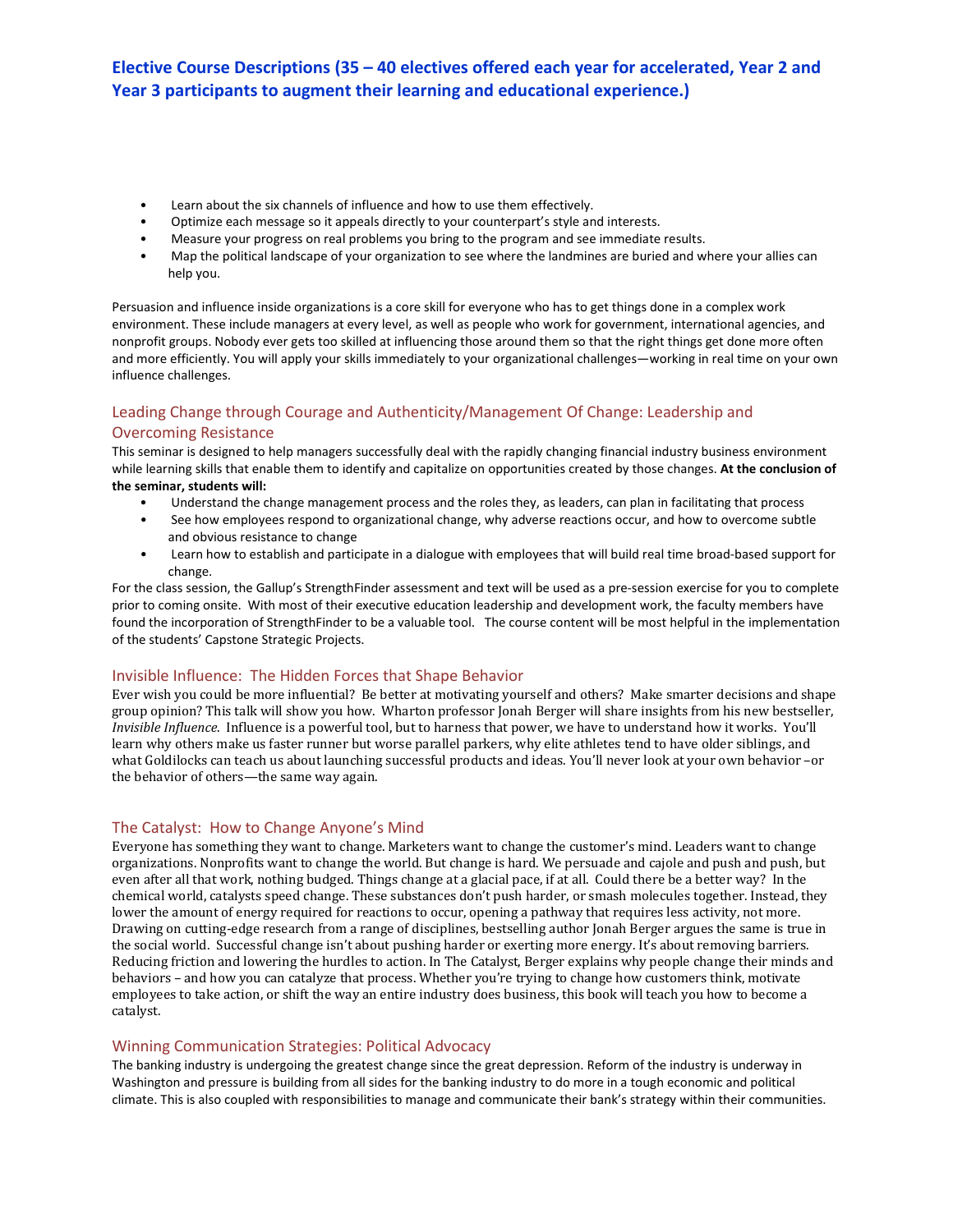This course is designed to give participants a greater understanding of the political process, how to get their message out and communicate effectively to their customers and people they serve.

#### **EFFECTIVELY USE SOCIAL MEDIA TO ADVANCE YOUR BANK'S BRAND**

In this session, we discuss the strategy and planning required to succeed in the fast-changing world of social media marketing. Social networks are constantly stepping up their game to keep users engaged and entertained. Your organization's social strategy should be doing the same. Whether you're focused on developing business opportunities, highlighting community involvement, promoting bank products, becoming a thought leader, or extending your customer service offerings, this session will show you how to achieve results in the social space by incorporating the following six truths.

- 1. Appealing If you want to build a strong social audience and customer base, you have to be appealing. With today's vast array of banking options within the financial industry, your bank's brand, culture, staff, products, technology and service standards need to be attractive to your audience.
- 2. Authentic Authenticity is more important than ever. Consumers no longer need perfection from a company. They crave authenticity. Be who you really are and nothing else. You'll be applauded for it.
- 3. Approachable When done right, social media can humanize your bank's brand and help create a desire for consumers to want to be a part of your story.
- 4. Accessible In today's hyper-connected world, customers expect quality service from companies they do business with and expect it fast. Sometimes it's through self-service and other times through contacting an actual customer service rep. We live in a world inundated with real-time interactions, instant feedback, agile platforms, and crosschannel experiences, so it's important that you are always accessible to your customers—whenever, wherever and however they want to connect with you.
- 5. Admirable Today's customers want to spend their money with companies and brands that they admire. They often choose to do business with companies and brands that share the same values that they personally hold near and dear.
- 6. Adaptable Because social media changes so frequently, it's critical that you have a passion for learning and trying new things within the social space. Failures will happen, but you will miss out on opportunities if you don't at least try.

## **WIDE WORLD OF CRYPTO CURRENCIES AND DIGITAL PAYMENTS**

This course will dive into the new world of digital currency and payments as well as a high level look at blockchain technology that drives this amazing form of trade. Students will learn about Bitcoin, Ethereum and other forms of cryptocurrencies, and why, if more greatly adopted, these currencies could be a major disruptor in the payments game. In addition, we will discuss geo-fencing, geo-conquesting and other forms of digital and mobile content placement.

By the end of the session, we will cover the 101s about buying, selling, mining and investing in cryptocurrency, especially bitcoin; a broader discussion on digital payments; and what impact on the financial industry these new payment methods and finally an understanding of digital content placement through digital and mobile applications.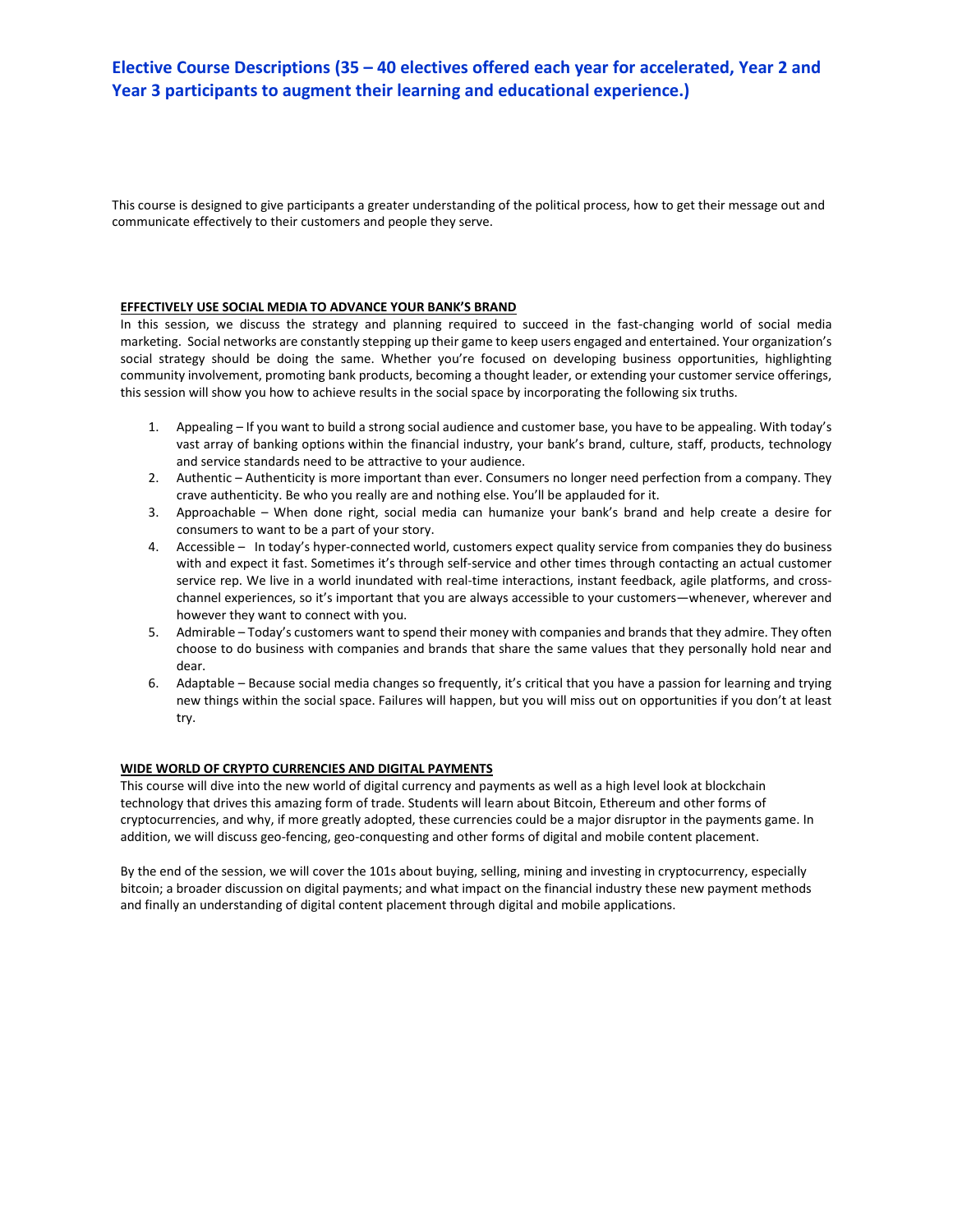## **RETAIL SALES MANAGEMENT**

This course, by the author of the widely used book on retail sales management, provides a comprehensive overview of the sales management and relationship management process as applied to retail banking. It will take a practical "how-to" approach to establish and maintain a sales and service culture. Examples will be drawn from successful programs employed by banks from across the country. Emphasis will be placed on retaining and developing your best customers. Current research describing why good customers leave banks will be discussed. The format will be lecture and classroom discussion, supplemented by some use of videotapes and PowerPoint slides. Students will be provided with a detailed checklist that can be used to evaluate the sales and service practices at their institutions. The results of current research that indicates that as much as 60% of all cross-sell activity in most U.S. banks reduces profitability. The implications of these dramatic findings on bank practices, procedures, and policies will also be reviewed.

Classroom discussion will cover:

- Techniques that can be used to evaluate the organization's sales and service programs with regard to sales skills, product knowledge, employee attitude toward sales, and service quality
- Methods for identifying and removing root causes of customer defection
- Proven segmentation approaches for expanding profitable customer relationships and increasing non-interest income
- Considerations for changing the branch system in response to declining transactions
- How to set goals and maintain measurement programs
- Techniques for improving sales incentive systems

## **INNOVATION 360º**

What do you think of when you hear the word "innovation?" Leading edge technology? New products? Yes, and much more. This session is designed to go beyond the traditional path and examines all aspects of innovation in your business model. From sales and marketing to business process, discover potential areas of focus and why they are prime for innovation and can help you build a competitive advantage. The presentation offers a range of strategic thought leadership exercises as well as practical tools and techniques to take back to your financial institution for mobilization.

## **STRATEGIES FOR INCREASING NON-INTEREST INCOME IN COMMUNITY BANKS**

As community banks continue to work toward insuring profitability, increasing non-interest income (NII) remains a top priority. The course is intended for community bankers who are familiar with many areas of the bank and are interested in effective implementation of NII strategies. Exploring traditional and non-traditional sources of NII, students will discuss and learn about specific strategies including but not limited to: deposit product fees and profitability, debit card income, and various miscellaneous fee considerations. In addition to strategy and implementation, the impacts of regulatory change and the need to replace lost revenue will be examined. Discussion will include the impact on bank profitability and culture, incorporating common pitfalls in implementation and how to avoid them. By the end of the session, students will understand aspects of NII beyond just charging fees.

## **PRINCIPLES OF LENDING FOR NON-LENDERS**

The focus of this course will be the activities associated with Qualitative and Quantitative Analysis when meeting with a commercial borrower. Once the analysis has been completed the real work of risk credit risk management begins. The credit must be structured, risk rated, priced, documented, monitored, and managed to achieve the best possible outcome for the institution. The course will discuss:

- commercial banking and commercial credit including the operating environment, industry, business and management risk assessment.
- Financial analysis including cash flow drivers, ratio analysis, cash flow analysis and loan structuring
- the credit process framework components including risk rating and portfolio management.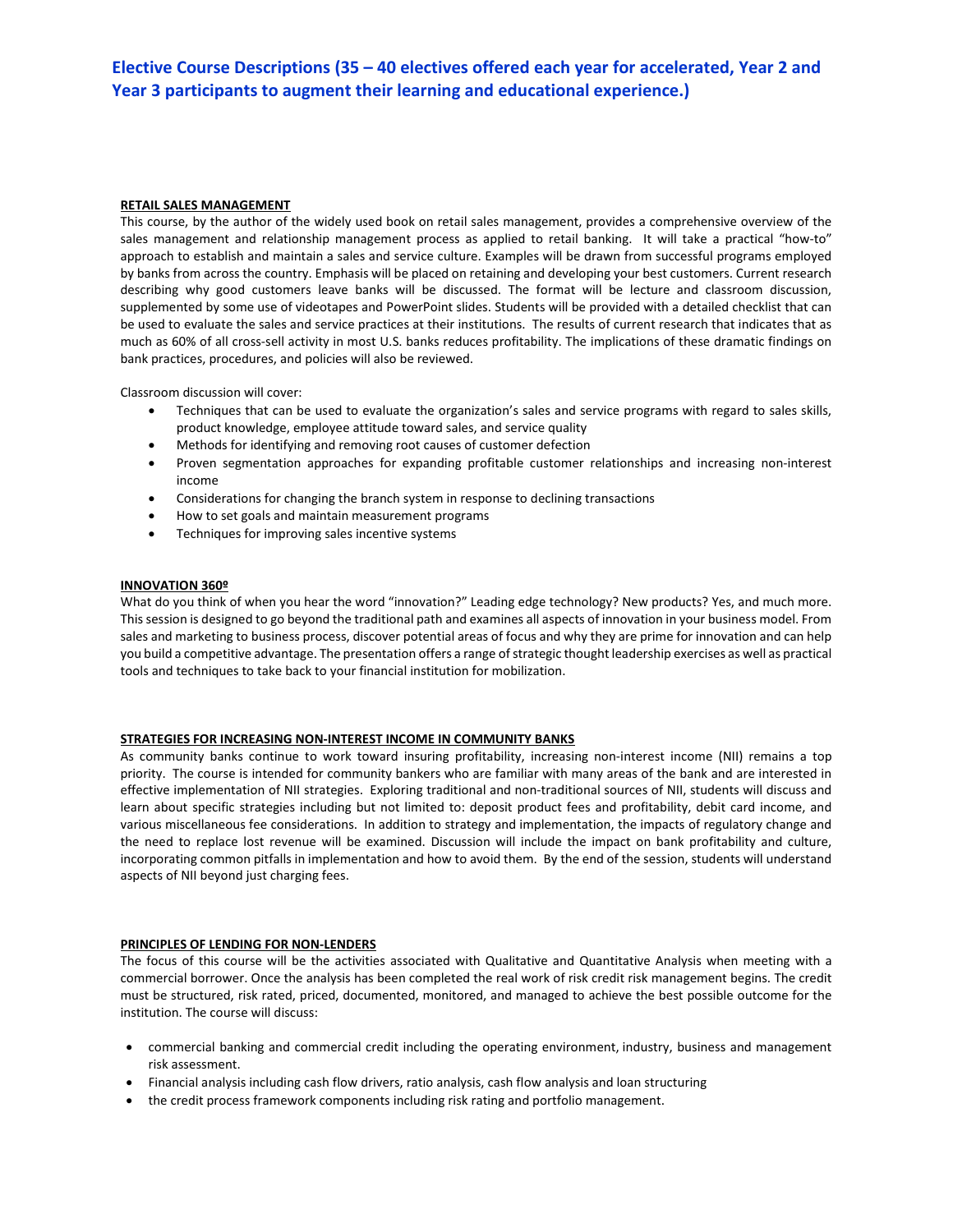## **PRICING BANK SERVICES**

This course covers the key factors to be considered in pricing bank products, but more importantly, the practical application of the pricing process in a bank. The course will focus on the technical aspects of pricing including capital allocation, funds transfer pricing, marginal vs. fully-loaded costs, impact from credit costs, pricing models and benchmark pricing, and key ratios. The course will also conduct discussions on the pricing process in banks focusing on the discipline needed with the asset/liability committee, key members and their roles, and how this drives a better pricing process. The course will focus on deposit, consumer loan, and commercial loan pricing, while touching on other fee for service activities/opportunities.

Course Objectives:

- Define and understand the key components of pricing and related models
- Explain how to build a disciplined pricing process in your bank
- Examine the role of pricing in the overall strategic vision of the bank and the impact on the bank's culture
- Focus on the role pricing plays in the bank's balance sheet strategy

## **SHADOW BANKING**

Regulated banks remain at the center of the American financial system. But so-called "shadow banking" – entities that provide lending, deposit taking and/or payments services but are not regulated as banks – has grown dramatically (and largely under the radar) in recent years. What are the implications of such dramatic change in the financial system?This course will identify the key sectors of shadow banking (including consumer and commercial finance companies, business development companies, marketplace lenders, mutual funds, etc.). We will assess how the various components have evolved over time, including in the wake of the financial crisis. Recent key developments such as the growth of business development companies and the restructuring of GE Capital will be analyzed in detail. We will identify potential drivers of growth in shadow banking including differences in regulatory burdens, uneven tax treatment, more capable technology and normal swings in market cycles. Participants will be asked to assess the risks and opportunities of the rapid evolution of shadow banking, both for the banking industry as well as the financial system and economy as a whole.

Learning objectives:

- How does shadow banking fit into and impact banking and the financial system generally?
- What factors drive the growth and evolution of shadow banking?
- What competitive threats and other risks does shadow banking present to bankers?
- How can a banker capitalize on opportunities inherent in trends in shadow banking?

## **3RD PARTY AND VENDOR MANAGEMENT**

Financial institutions of all sizes use outsourcing as a cost-efficient and effective way to handle a variety of services and functions. However, while vendors can provide value through their expertise and experience, the bank's board and senior management are ultimately responsible for all aspects of the bank's operations. Effective risk management is required to mitigate the risks associated with the loss of control and close oversight that often occurs with a vendor relationship.

This elective on Vendor Risk Management will look at the use of outsourcing from the banker and regulator's perspective. This session will explore the costs and benefits of outsourcing, including the vendor selection process, as well as best practices designed to mitigate risk. Following the presentation will be an interactive Q&A session.

## **PRESENTATION SKILLS and VIRTUAL PRESENTATION SKILLS – YEAR 3, YEAR 2, ACCELERATED**

The course is designed for Year 3 participants who will be presenting their capstone at the Stonier session. It is also designed to hone presentation skills, and give tips and suggestions on presenting ideas to increase effectiveness, and leadership capabilities.

## **DERIVATIVES**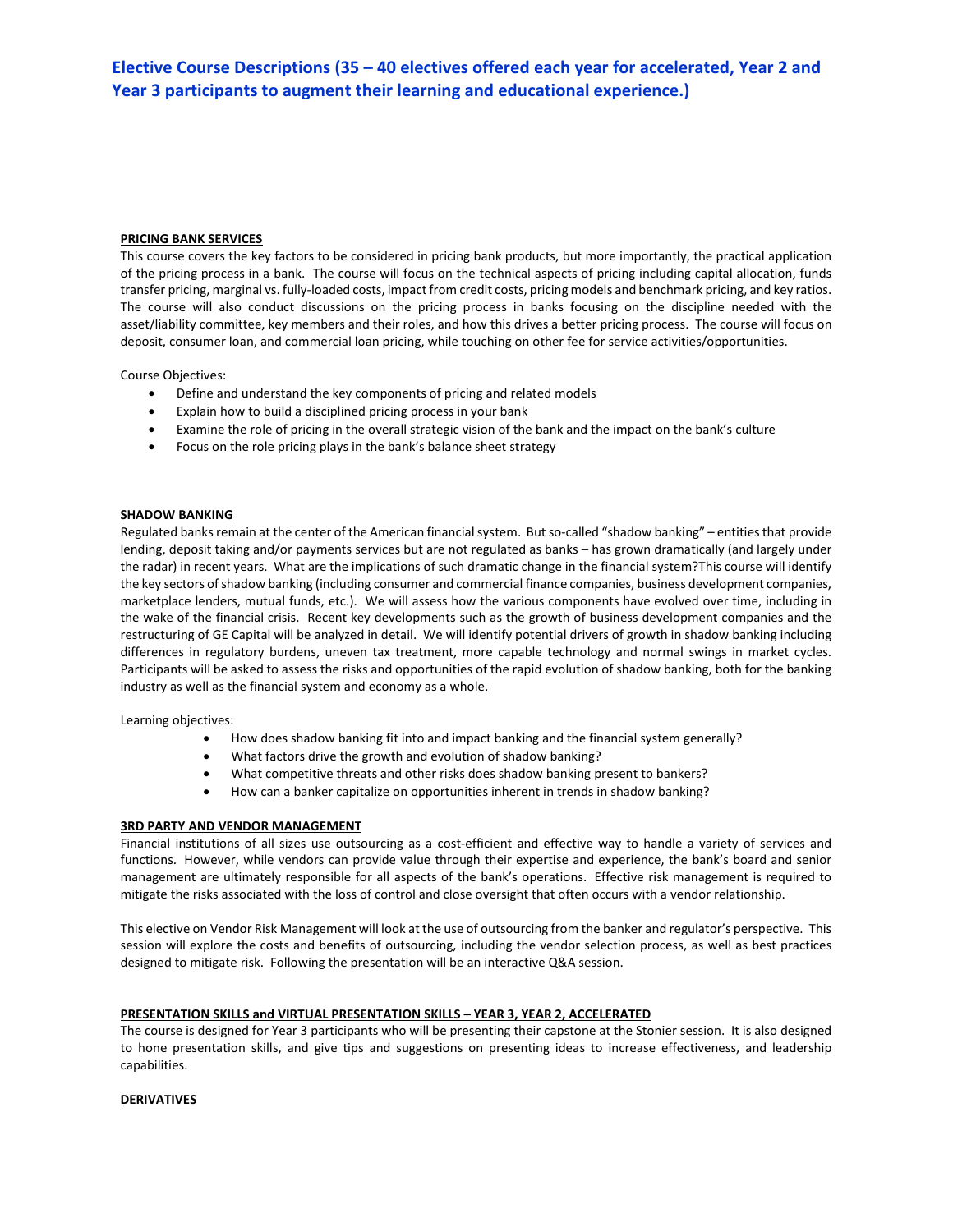This course will present a practical overview of interest rate derivative markets and products, as well as the strategies most often utilized by regional and community banks. The instructional team will also present role-specific, hands on case studies.

## **BRANCH NETWORK OPTIMIZATION**

Despite the rampant growth in electronic channels, the branch remains the predominant venue for new account sales. Yet branches consume significant resources in capital and noninterest expenses. Given the operating cost of branches and the long-term impact of branching investments, it is critical to base branch open, close and relocation decisions upon thorough demographic, competitive, economic and financial analysis.

This course will address the evaluation of new branch opportunities, branch closure decisions, evaluation of merger candidates, market-level branching strategies, alternate delivery strategies, and performance and profitability measurement for both planned new branches and the current branch network. The course will also address strategies for integrating branch networks with electronic channels; branch design, technology, and equipment innovations that facilitate staff savings and sales efficiencies; and the impact of consumer trends and the national economic environment on branch expansion decisions.

## **IDENTIFYING AND MANAGING PROBLEM LOANS/PORTFOLIO ANALYTICS**

This course will explore the lifecycle of a problem loan from its inception, through its identification to its resolution in order to provide bankers with the tools and techniques necessary to protect their Bank's investment in their loan portfolios. Students will be expected to compare their own problem asset processes with the problem asset management guidance offered in the course. The emphasis is on "what to do" when you think a loan is a potential problem and how to manage it through the workout or liquidation process to resolution. This course will cover both Commercial/Industrial loans and Commercial Real Estate Loans.

Course Objectives:

- Where a problem loan might surface?
- Developing strategies with the help of others you're NOT alone!
- Negotiation/Workout skills
- To know "when to hold em and when to fold em". "Your first loss is your best loss"

## **OPPORTUNITIES AND CHALLENGES IN COMMERCIAL REAL ESTATE**

This course explores the current environment of commercial real estate (CRE) lending from both the bank's and the customer's perspective. Although commercial and residential property values remain lower than the high points of 2007, many markets are gaining momentum and developers are seeking financial partners. Banks face a dilemma of more aggressive underwriting at a time of more restrictive regulation. Are they missing out on solid opportunities? Are customers accurately assessing their exposure to losses? What about community banks' stated commitment to "local" investment? These and other questions are addressed as the class reviews the latest research and real world examples of successes and failures.

Fast paced discussion and "What would you do?" challenges help the students to understand both sides of the CRE market. The Biggest Mistakes and Key Success Factors provide a process for assessing and addressing CRE opportunities. Attendees are given market planners and other tools for use in their home markets. Note: This is not a deep dive into underwriting or loan policy, but rather a balanced look into the risk/reward every bank faces in managing its biggest asset category.

Major Objectives:

- Identify how causes and reactions to 2007-10 CRE crash affect banks and customers today
- Introduce a logical, balanced approach to CRE lending
- Apply this approach in specific "trouble spot" markets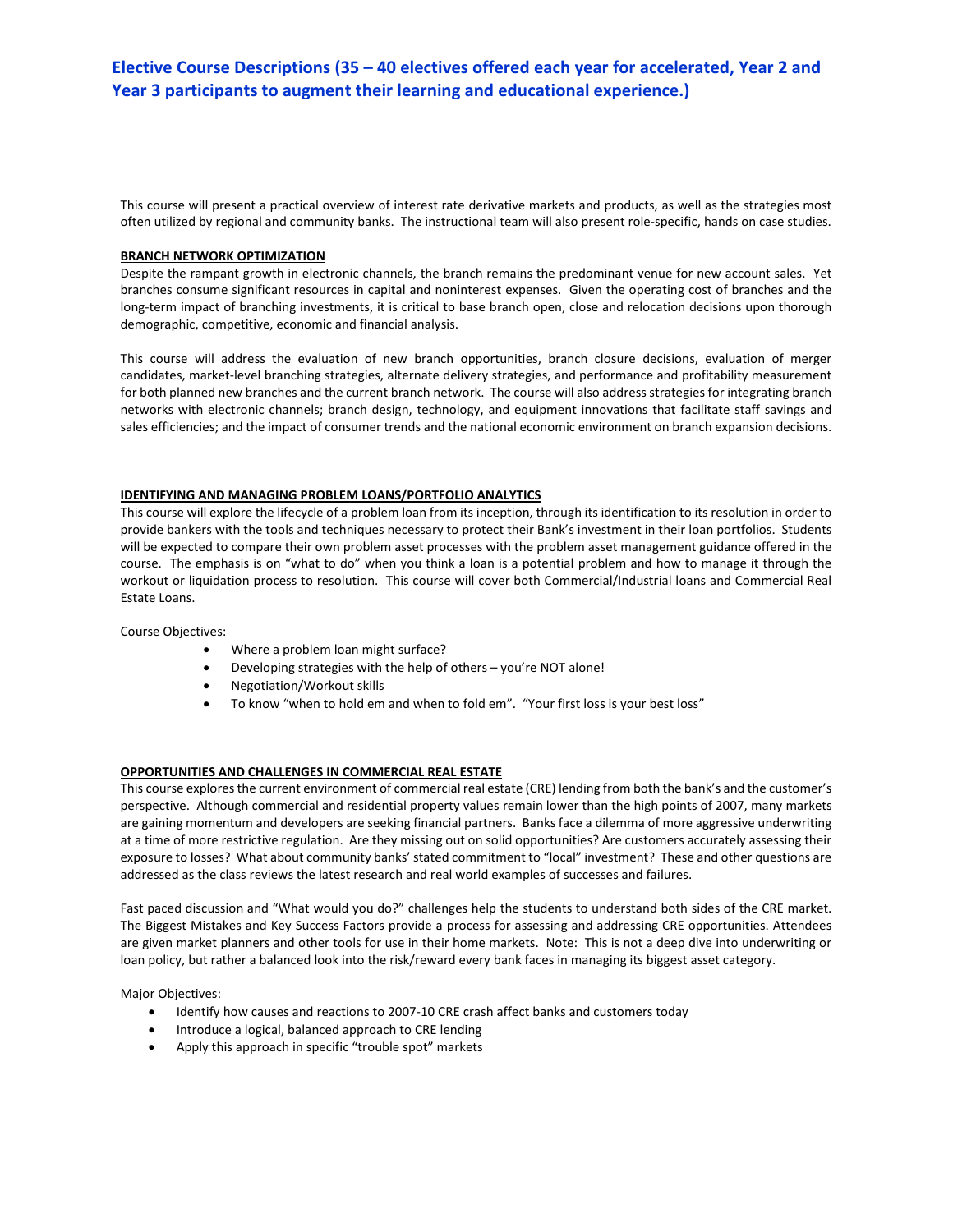#### **EFFECTIVE COLLABORATION IN THE NEW WORLD OF WORK**

Business trends indicate we are entering a new world of work that is characterized by flatter hierarchies, remote collaboration, more flexibility, and a faster pace. The tension this creates for leaders is that the more fragmented we become, the more important strong teamwork and collaboration skills will be. In this session, participants will learn a simple, effective framework for managing groups in this changing landscape.

We will begin with an overview of the trends that are reshaping how we work together and the challenges they create. We will then work through an intense, engaging team simulation designed to magnify this complex environment. Drawing on lessons from the simulation, we will learn a research-based toolkit for good collaboration and understand how to apply it in the workplace. The insights in this session are based on the book Committed Teams, which I co-authored with Wharton colleagues Mario Moussa and Madeline Boyer (Wiley Press, 2016).

## **BANK FINANCIAL MANAGEMENT: THE FORTRESS BALANCE SHEET**

A Fortress Balance Sheet is designed to withstand the perils of unexpected shocks while also delivering durable financial performance across the business cycle. It is a disciplined framework focused on balance sheet structure and proportion, alignment of risk and capacity, and optimizing shareholder returns. In this course, we will: (1) deconstruct the balance sheet into its component parts; (2) examine the risks, roles and performance characteristics of each balance sheet quadrant; (3) explore how to balance risk with capacity and performance; and, (4) rebuild our parts back into a stronger, more resilient and better performing whole. A look at relevant historical industry data will help shape our perspectives and validate our approach. We will identify where strength exists on the balance sheet and how different forms of strength provide different kinds of protection from risk. We will examine the behavior of the balance sheet across the business cycle in order to understand how our fortress responds to external pressures and dynamics. We will then apply these principles by examining actual case studies of several institutions and their experience through the financial crisis and the Great Recession that followed. This course will bring together many of the disciplines you have studied while at Stonier into a broader balance sheet strategy perspective.

## **CUSTOMER ANALYTICS: STRATEGY PRIMER, DRIVER AND SUPPORT STRESS TESTING – BALANCING GROWTH, RISK AND CAPITAL**

This session will guide participants through the process of establishing data driven customer solutions through comprehensive customer analysis as well as visualize the predictive capabilities of demographic and socioeconomic data. Ultimately, participants will walk away with a better understanding of how to utilize expansive customer and demographic datasets to create meaningful presentations for members of management and the board to support strategic decision making. Discussion will be encouraged so participants can share with their peers, the successes and failures of establishing, managing, visualizing and leveraging customer analytics to support the institutions strategy. A set of strategic initiatives will be created based upon sample data and analytics provided.

#### **DIGITIZATION – BIG DATA REVOLUTION: A STRATEGIC APPROACH**

This session will guide participants through the process of establishing data driven customer solutions through comprehensive customer analysis as well as visualize the predictive capabilities of demographic and socioeconomic data. Ultimately participants will walk away with a better understanding of how to utilize expansive customer and demographic datasets to create meaningful presentations for members of management and the board to support strategic decision making. Discussion will be encouraged so participants can share with their peers, the successes and failures of establishing, managing, visualizing and leveraging customer analytics to support the institutions strategy. A set of strategic initiatives will be created based upon sample data and analytics provided.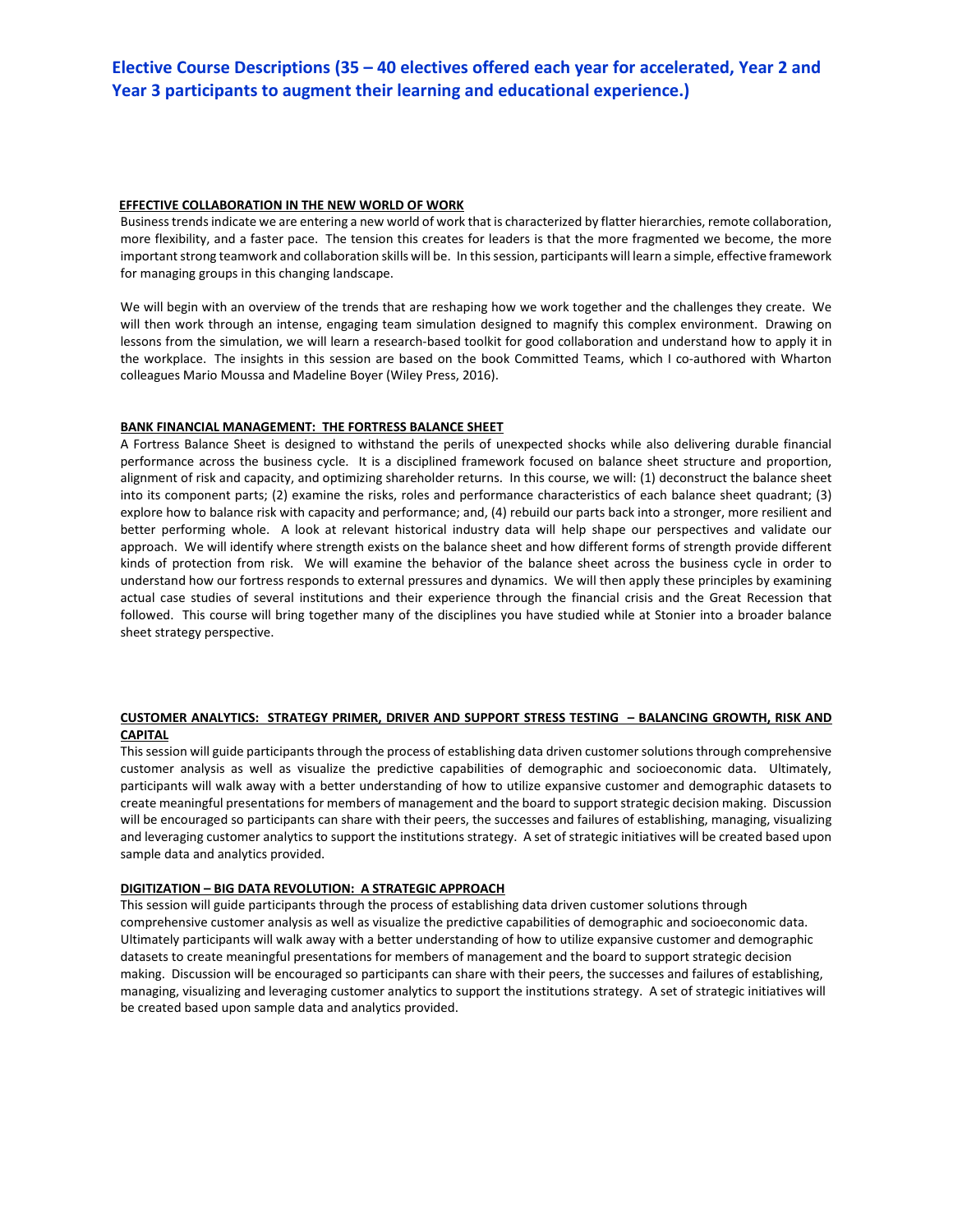## **NEGOTIATIONS**

This elective course engages participants in a series of negotiation experiences that simulate situations in business and organizational negotiations. The focus is on developing basic negotiating skills for both one-time haggling situations, as well as situations that call for creating opportunities for mutual gain as part of a long-term business relationship. Because negotiating agreements is as much art as science, learning in this mini-course takes place mainly by doing experiential exercises, with research on negotiations used to supplement this learning.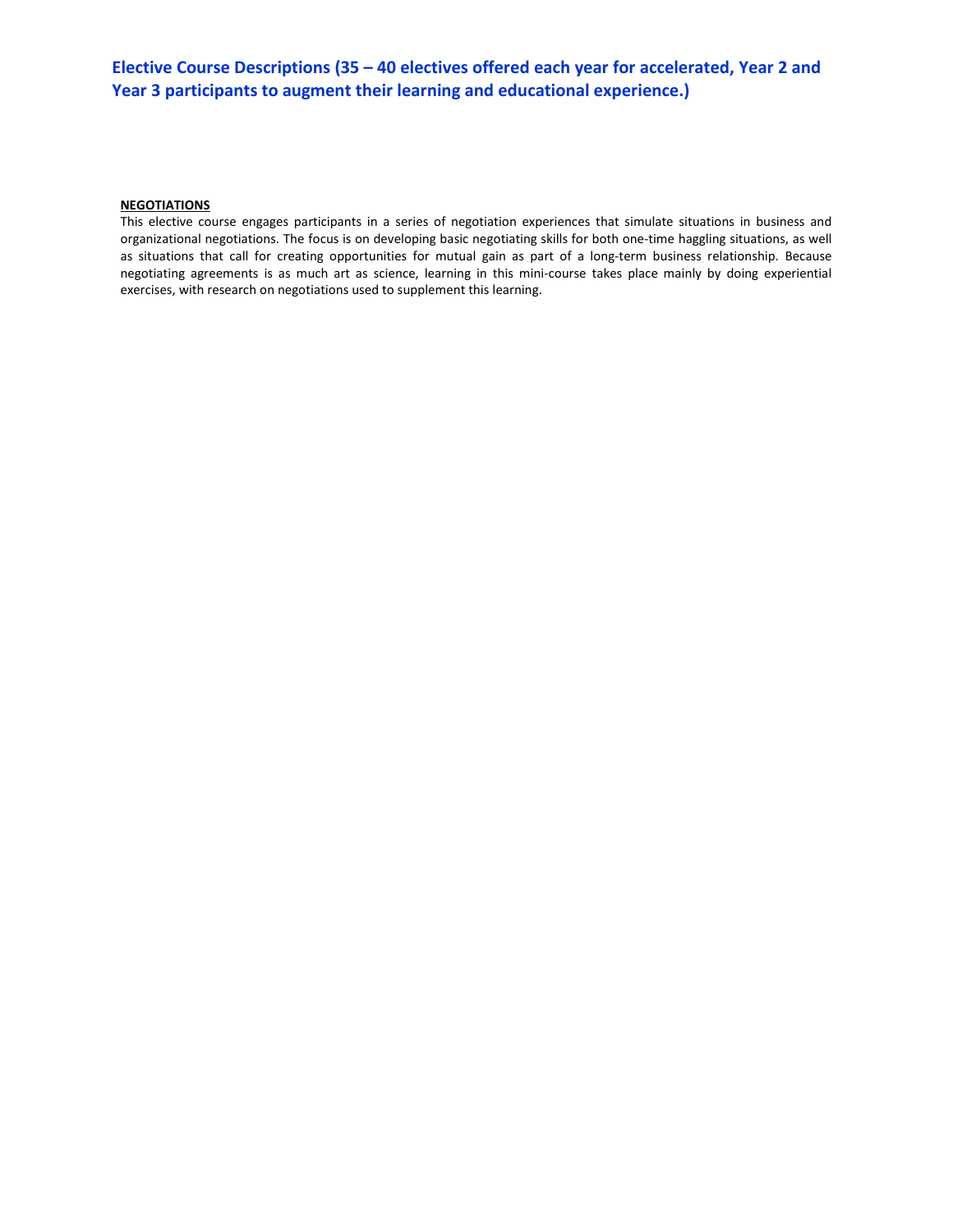## **MERGERS AND ACQUISITIONS**

This course will focus on the M&A process highlighting differences between the buy and sell side. Utilizing value contributors and detractors the class will learn to position a bank for M&A. The course will also delineate critical issues to consider in the M&A process and will discuss the pitfalls to avoid. Finally, a case study will bring together the concepts of the class into a real world environment.

#### **ECONOMICS & RECENT MONETARY CHANGES**

This course focuses on the changes in monetary policy since the onset of the financial crisis and their impacts on the economy and the banking industry. Particular attention is devoted to new approaches to monetary policy adopted by the Federal Reserve during the recent financial crisis.

#### **At the completion of this course, students should be able to:**

- Describe new approaches to monetary policy adopted by the Federal Reserve and their impacts on financial markets and financial institutions.
- Identify those changes in monetary policy in response to the financial crisis that were temporary and those that will be ongoing and continue to have impacts on financial markets and institutions.
- Identify differences among various types of Federal Reserve policy actions, including traditional open market operations; nontraditional asset purchases (called quantitative easing); credit programs associated with the Federal Reserve's role as lender of last resort; and other policy tools that affect reserves in the banking system such as the payment of interest on reserves.

#### **CYBER SECURITY OVERVIEW**

This course will cover the evolving cyber threats specifically in financial services, regulatory issues, and best practices for cyber risk management. Specific reference will be made to two case studies on major cyber breaches in financial services.

#### **BANK PORTFOLIO INVESTMENTS**

This course takes a broad based look at the typical Bank Investment Portfolio. It focuses on the yield and risk features of investment alternatives currently available in the Capital Markets. Real World tools and analytics will be utilized to demonstrate how these products are selected and managed. Added emphasis will be given to Mortgage Backed Securities.

#### **MANAGING TECHNOLOGY**

No matter what specialization or career path a banker takes, understanding technology will be a crucial requirement for success. The banking business is fast-becoming "the information business," highly dependent on real-time management, work flow and deliver systems. In this session, industry expert Steve Williams will provide practical tips for how non-technical bankers can succeed in managing technology. Williams will provide an overview of key industry technology trends, as well as predictions concerning what lies on the horizon for our industry. In addition, Williams will provide pragmatic management tools that bankers can use to evaluate new technologies, justify new business investments and manage new system implementations. As opposed to a pure "bits and bytes" discussion, this session will explore how the integration of business know-how and technical expertise can create new competitive advantages for financial institutions. Any bank executive of the future will need to understand this process to effectively lead their institution.

#### **CECL and Credit Risk: Addressing the Practical Challenges**

The CECL accounting standard is more than just accounting. It requires banks to measure the credit risk that they are managing. Starting from a very basic level, ABA SVP Mike Gullette will progress to how banks should address CECL implementation, not to merely comply, but to address the practical concerns risk officers, board members, and investors will have. Special attention will be spent on operational challenges banks will face, both large and smaller institutions.

#### **CORPORATE GOVERNANCE**

This course is designed to give the banking executive an overview of the most important issues of modern corporate governance. After completing this class, the participants will be able to interact effectively with their board of directors. Topics discussed include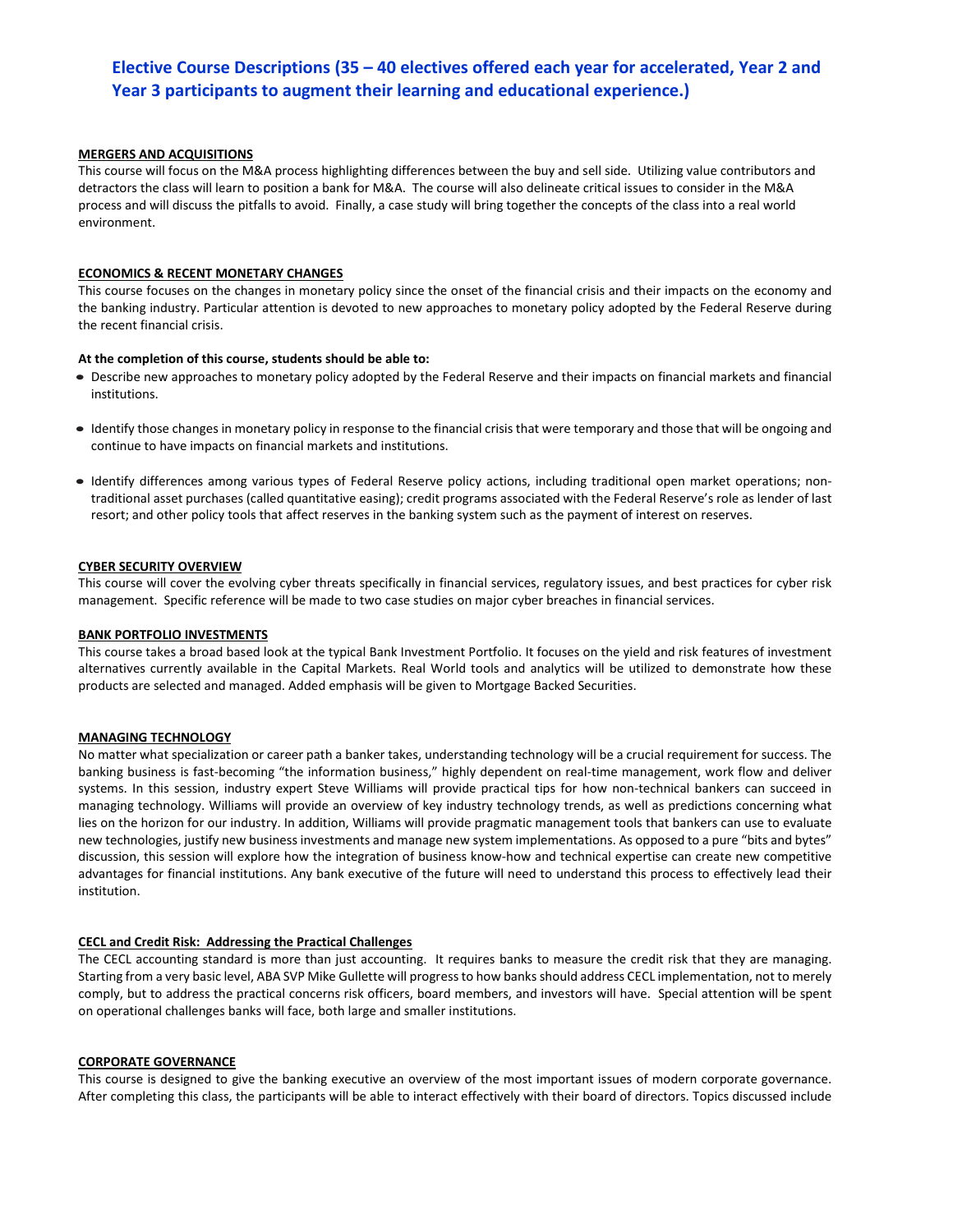the role of independent outside directors, executive compensation, institutional investor activism, the market for corporate control, governance guidelines, and issues related to the Sarbanes-Oxley Act.

#### **SMALL BUSINESS LENDING**

This course focuses on small business lending strategies, taking account of the challenges presented by the availability of relatively low volume of borrower information, thin management depth and prospective conflicts in business vs. owner financial interests. We consider how to address these challenges, including discussion of government guaranty programs that can provide tools to shore up credit gaps and other risks while serving client needs. Having considered the various risks and rewards of small business lending, participants will learn how to balance their credit risk parameters with revenue and market share goals.

#### **DIGITAL TRANSFORMATION Bottom Line Objectives:**

- Introduce Big Data and Business Intel concepts to class
- Facilitate development of Strategic Scorecard and Dashboard
- Provide blueprint for mobilization back at the Bank

This course provides instruction for creating analyses and dashboards in business intelligence applications. Students will begin by building basic analyses to include in dashboards. Emphasis is placed using the proper metrics beginning with strategic objective of the organization. Dashboards will be built for implementation. Students will also identify KPIs and how they may be used across different levels of the organization including lagging and leading indicators. Examples may include sales, operations, risk, human resources, recruiting, security, information technology, project management, customer relationship management and many more departmental dashboards. Students will also be introduced to analytical strategy models like the balanced scorecard. A case study may be used to support practical hands on application and learning.

#### **COMPENSATION AND EMPLOYEE VALUE PROPOSITION**

During this session we will explore the importance of understanding, managing, and effectively communicating compensation decisions to employees. The area of employee compensation is often both overlooked and over-exaggerated when it comes to rewarding, motivating, and retaining employees. Many people struggle with conducting conversations around this topic. However, a good understanding of the compensation components paired with coaching and emotional intelligence will foster increased trust, perceived fairness, and employee satisfaction, which in turn results in improved employee relations, retention, motivation, and therefore improvement in both employee and organizational performance.Base pay is in most cases the largest component and the foundation of an employee's total compensation package. Payroll is, for most organizations, its highest cost item. Failing to manage compensation effectively can have huge implications. In the end, the responsibility for the communication resides with the manager, no matter how much say he or she had in the decision.

By its nature and importance, compensation is a very emotional topic and often a source of conflict between employee and manager. By being more knowledgeable, better prepared and more confident, you can use compensation conversations to drive motivation and performance.

Learning Objectives:

- Understanding and mastering the basics of compensation (theory): base pay, incentive compensation, total compensation.
- Discuss the purpose of compensation management, linking it to performance and motivation.
- Learn how to conduct effective compensation conversations.

This session is focused predominantly on base pay management and compensation conversations. We will touch on short-term incentive compensation, but not in-depth. Long-term incentives and deferred compensation are not part of this course.

## **DEPOSIT GATHERING FOR COMMUNITY BANKS – GROWTH STRATEGIES FOR TODAY AND TOMORROW**

The old adage, "If you're not growing, you're dying," continues to be applicable to community banks and our industry as a whole. As the race for core customer relationships, core deposits, and talent intensifies, it is imperative to have your bank positioned for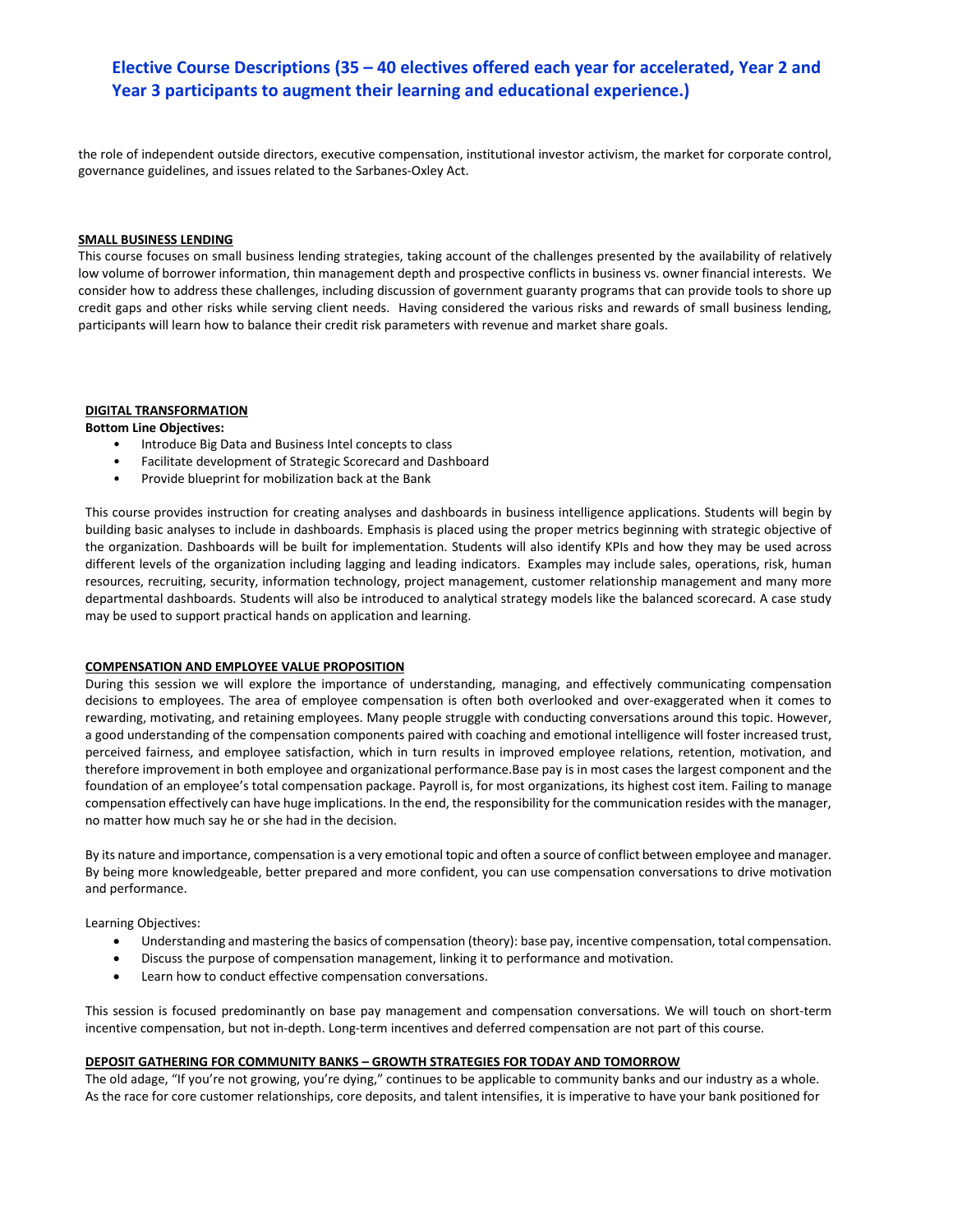growth if you want to survive … and thrive. During this session, we will explore specific and actionable strategies to: (1) grow core customers, (2) increase core deposits, (3) develop your team, and (4) improve overall financial performance.

Please describe the primary Learning Outcome Goals for this Course:

- 1. Identify strategies to grow core deposits and deepen core customer relationships
- 2. Understand how organizations create value internally and externally
- 3. Explore the link between leadership, execution, and results

## **INTERNATIONAL BANKING & FOREIGN EXCHANGE**

The world is becoming more and more globalized and levels of interdependence are growing in most industries. Cross-border trade has increased and accelerates: whether it's foreign assets or receivables, direct inward foreign investments, overseas supply chains, or the continued expansion of multinational corporations, banking professionals are faced with an element of international business that is the highest it's ever been. Meanwhile the US dollar is being challenged by the emergence of other currencies, such as the Euro and more recently the Chinese Renminbi. With \$5 trillion average daily transaction volume, the foreign exchange market that results is the world's largest market.

The goal of this class is to equip participants with knowledge regarding two main aspects on international banking: (1) the theoretical underpinnings and structure of currency markets; and (2) the practical implications for participating in international transactions and dealing in foreign currencies, in markets such as payments and managing of currency risk.

## **INTRODUCTION TO PROCESS IMPROVEMENT TECHNIQUES**

This course will introduce the Process Improvement techniques and strategies commonly used in the Financial Services Industry with a focus on Lean Six Sigma. The benefits and synergy of applying Lean and Six Sigma will be explored. Students will learn about the history and development of the Lean and Six Sigma methodologies, and will explore the DMAIC (**D**efine, **M**easure, **A**nalyze, **I**mprove, **C**ontrol) approach to problem solving as the primary focus of the sessions. Common tools and techniques for each phase of the DMAIC approach will be introduced and explained. Throughout the course, examples of how Lean Six Sigma has been used in the Financial Services industry will be applied.

#### **UNDERSTANDING DIFFERENCES**

**COURSE GOAL:** To enhance communication and interpersonal skills and knowledge to allow successful interactions with others to produce desired results.

**COURSE DESCRIPTION:** To be successful in your organization it is important to develop and maintain effective interpersonal skills. Through the application of the Social Style Model™ you will understand behavioral patterns that affect interpersonal relationships at all levels. The program provides an understanding and appreciation of the value of the diverse behavioral styles that are demonstrated every day. Because each interaction has the potential of working for or against you in producing desired results, this session provides specific strategies that will allow you to "adapt" your behavior to gain greater endorsement from others.

The program combines video, group discussion, and two self-assessments into a powerful learning experience. Upon completion of this session, participants will be able to identify:

- How current behavior is helping, or hindering, performance when working with others
- Key strengths and weaknesses of each Social Style behavioral theme
- Clear strategies for identifying the different Social Styles of a customer or associates
- The importance of using behavior appropriately and the steps necessary to increase productive relationships with others

#### **LIQUIDITY MANAGEMENT**

The course provides students a practical opportunity to study a case bank's liquidity position. Participants will be able to evaluate how traditional liquidity metrics compare to today's new regulatory requirements. There will be specific focus on the Liquidity Coverage Ratio ("LCR"). Students will investigate how it is calculated and impacted by balance sheet management activities. The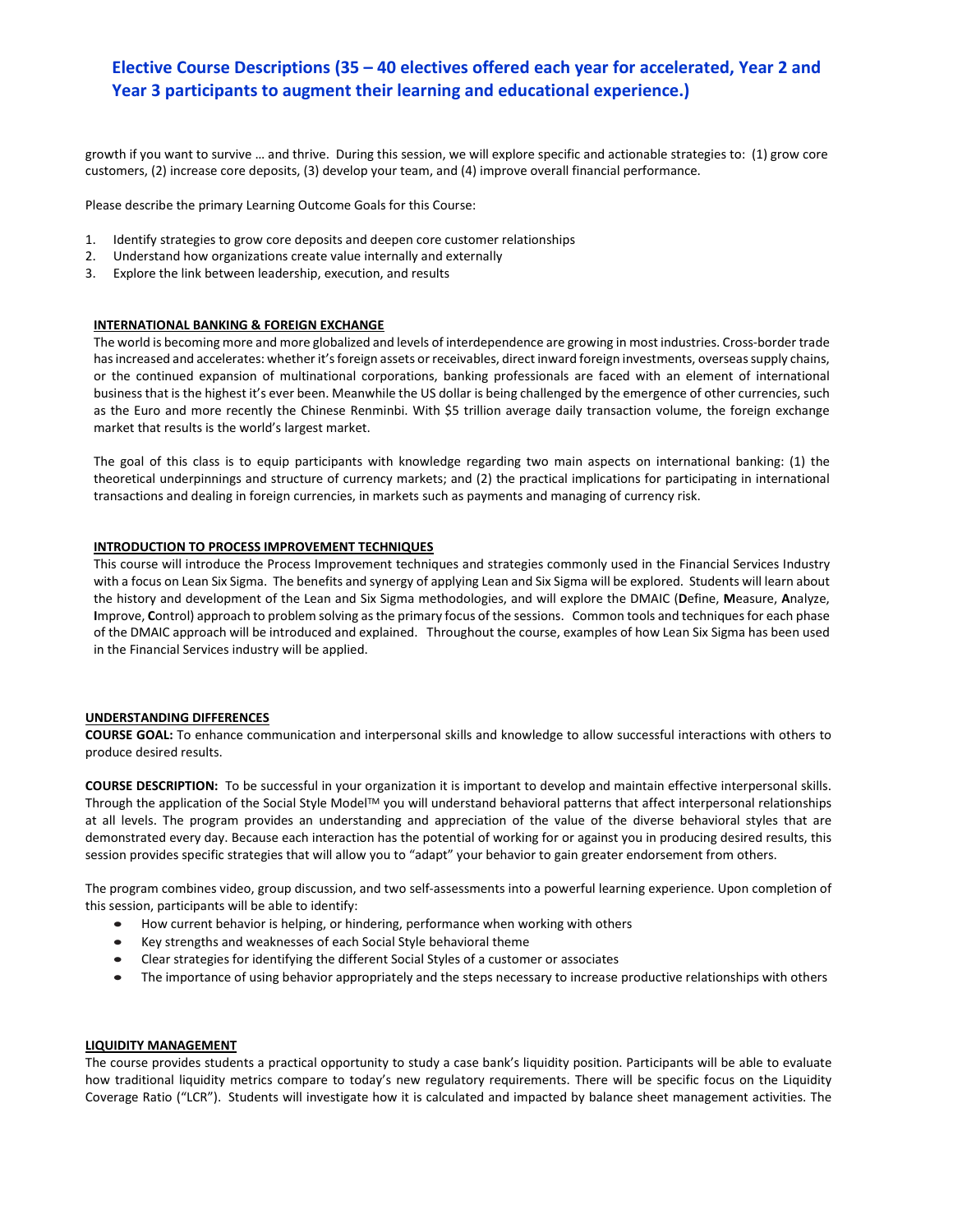class is designed to provide both an introduction to participants with limited financial exposure and an engaging challenge to those with deeper financial backgrounds. The group is divided into teams each with their own case-study bank to manage. Each team will access the simulation via a tablet app. Teams will compete to have the bank with the highest overall Net Income while trying to manage four important banking metrics: Liquidity Risk, Capital, Asset Quality Risk, and Rate Risk. During the simulation the teams will engage in customer market activity. This highly interactive part of the simulation requires all teams to distribute, trade, and otherwise negotiate for customer loans and deposits, as well as engage in financial and capital market activities. The winning teams will be the banks that generate the highest income and those that do the best job minimizing risks.

## **ADVANCED PAYMENTS – EMERGING ISSUES**

Usually we think of payments systems as a way to get money from point A to point B. But, did you know that check, wire transfers, cards and the automated clearing house are full of missed revenue opportunities? This course is intended to make you think of payments differently at your bank to get ahead of the competition. In this course we will help banks identify when a payment should move through a specific payments channel, mitigating risk and increasing potential revenue. We will discuss the evolution of payments models in the US, including the future of emerging payments like real time payments and cryptocurrencies. We will also discuss the legal framework, fraud problems and compliance issues that your bank needs to know to mitigate its risk when using each payment system.

## **BANK STOCK OUTLOOK, FORECASTING AND VALUATION**

This course will focus on the outlook for the U.S. Large-Cap banking industry, keying in on current income statement and balance sheet trends and expectations, as well as the evolving regulatory landscape. We will also run through the key factors that that bank stock investors are currently contemplating. We also intend to examine the drivers of earnings growth and look at how to forecast future results. Using these results, we will examine various ways investors value bank stocks, using Super Regional banks as an example.

## **TALENT MANAGEMENT AND SUCCESSION PLANNING**

Succession planning can be a paradox. Many organizations recognize the need for succession planning yet they fail to address it directly. If your bank is one of those, you are not alone. In this interactive session, learn how talent management programs such as recruiting, development and succession planning align with your bank's strategy and practice how you can help your bank prepare for the future.

## **SOCIALLY RESPONSIBLE BANKING**

There is a growing urgency to build responsible businesses that maximize returns for all their stakeholders – shareholders, customers, employees, the communities that they live and the planet. In addition, these very stakeholders are demanding a focus on longer term returns I.e. longer than quarterly profits. Finally, socially responsible businesses also demonstrate lower risk profiles than others.

This course will seek to provide an introduction to the evolving world of Socially Responsible Banking and, more broadly, Socially Responsible Investing. We will discuss the three legs of the stool i.e. screening, engagement and community investing. We will then focus on the Community Development Financial Institutions ("CDFI") sector that finances socially responsible businesses. Finally we will discuss various tools that mainstream bankers can use to provide patient capital (loans and equity) to businesses and intermediary CDFI's that create triple bottom-line results.

The course is designed to be practitioner oriented so that finance professionals can use all the tools to create long-term sustainable change.

## **CUSTOMER EXPERIENCE AS A COMPETITIVE ADVANTAGE**

This course provides instruction for developing a Customer Centric Strategy & Key Components to establishing and sustaining the strategy. Students will begin by building clear strategy and holistic understanding of levers necessary to realize the strategy. Emphasis is placed using leading edge tools such as Journey Mapping, Voice of the Customer Programs, metrics including Key Performance Indicators to drive accountability across the enterprise. A case study may be used to support application and learning.

The primary Learning Outcome Goals for this course:

- Introduce various key concepts relevant to Customer Centric strategy to class
- Facilitate development of next steps framework
- Provide potential direction for launch, enhance & sustain a Customer Experience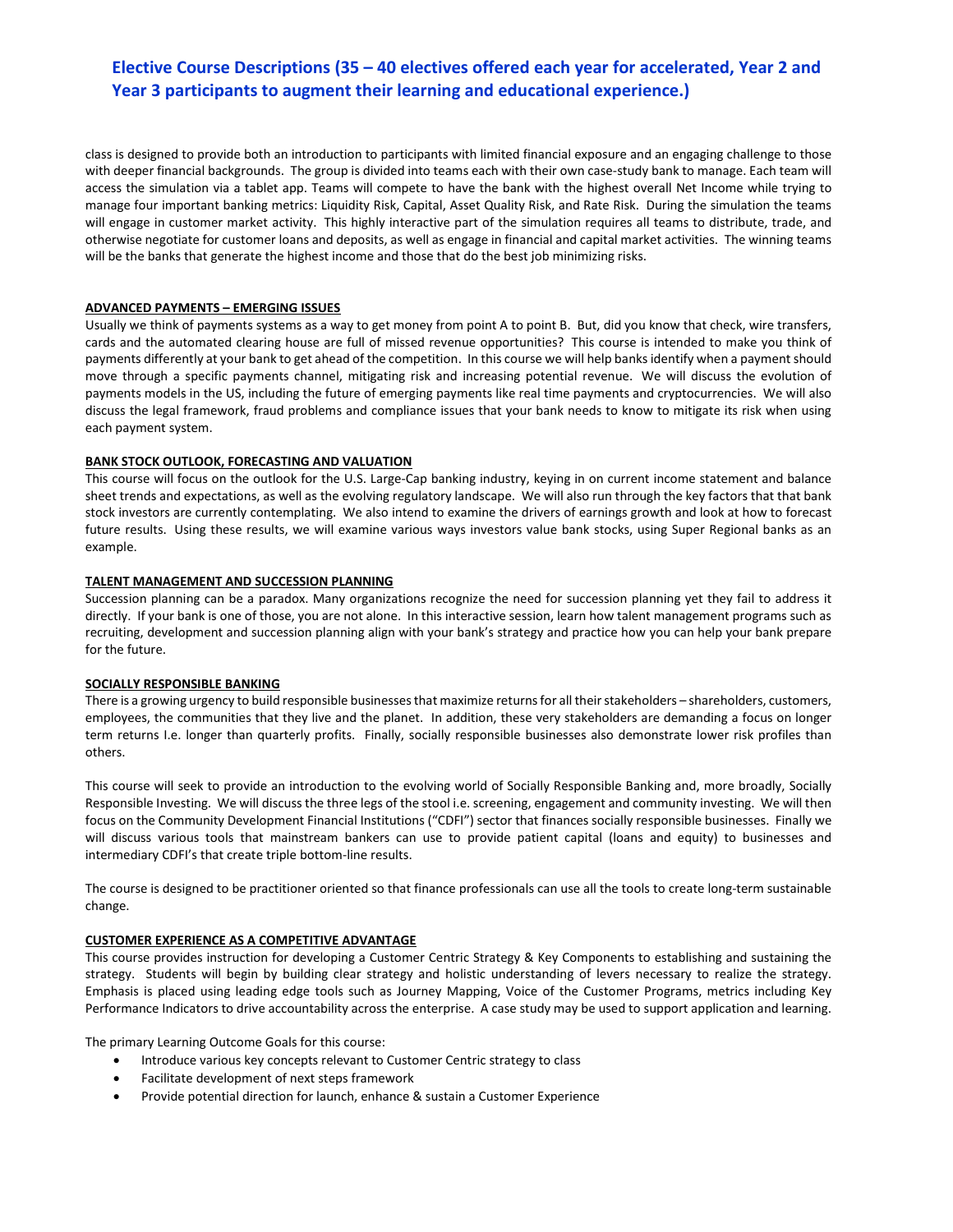## **UNDERSTANDING THE CASH FLOW STATEMENT**

This course provides participants with the fundamentals of cash flow analysis to increase their understanding of how a company can repay a loan from its cash flow. It builds on the participant's foundation in traditional financial statement analysis. This introductory course provides additional tools for effectively evaluating the financial strengths of a company and its ability to repay a loan. Through group discussion, and group exercises the instructor will also work through a cash flow construction exercise, with participants then constructing their own cash flow statement. There will also be mini-exercises to reinforce key concepts in the class.

## **CRUCIAL PERFORMANCE CONVERSATIONS**

Leaders must sometimes have conversations that are unavoidable, difficult and uncomfortable. We try to figure out the best approach; what to say, what not to say – and then wonder if we said the right things. In this course, leaders will discover reasons that may require them to be "Courageous" or "Fierce", and learn tools and techniques to address unpleasant situations while treating others with respect. Some topics covered:

- Understanding why conversations can be difficult and require courage
- How to avoid the emotional traps these conversations can reveal
- Keep difficult conversations focused and free from derailment
- Learn to turn difficult conversations into productive dialogue to achieve mutually beneficial results

## **STRATEGIC WORKFORCE PLANNING**

This one-day program provides an overview of strategic workforce planning and development (SWP&D). Participants will come away able to articulate a compelling case for these actions and the role of leadership applying SWP&D to ensure competitiveness and continuity of the enterprise. Through group discussions, case examples both within and outside the financial services industry, tools and readings, students will be better prepared to advise how SWP&D can enable business units and the companies they support.

## **Learning Objectives**

- 1. Articulate the business rationale for SWP&D, the perspective of the Board and C-suite as well as potential impact on company culture
- 2. Understand approaches to strategic workforce planning that makes a difference to company capabilities, culture, customer reputation, and continuity over time
- 3. Describe what makes any role in a business function or group 'pivotal' to company performance and how to map the implications of a shift in availability of pivotal talent
- 4. Able to provide overview of the options available to permit strategic workforce development, ways to increase development via programs, projects, personal contact, and proactive restructuring of the business.
- 5. Identify ways to track and communicate progress of SWP&D efforts

## **NO MORE NEXT TIME – MARKETING**

62% of all banks share a common word in their brand name (First, Trust, National, Citizens, etc.), have extremely similar products, are under matching federal or state regulations and struggle to differentiate themselves by most branding metrics. So how does a future or current bank leader help set themselves and their bank brand apart in a crowded marketplace?

Building on a combination of strategy and tactics for personal branding, bank marketing, digital content creation and marketing conversion for both banks as a brand and bankers as individuals/product team leaders, we'll go down the path of exploring what makes you and your bank different and how to exploit it.

Banker leaders should come away with new skills on modern branding and digital engagement tactics to make them better marketers and brand leaders for their company.

## **DATA ANALYTICS IN BANKING**

The top 50 banks in the U.S. have been spending hundreds of millions over the past 15+ years on harnessing data and information. Community Banks need to understand why the top 50 banks have been investing such large sums of money and how to compete to gain a competitive advantage in the markets they serve. Having a data strategy and how to harness the data they already have is imperative for a community bank's future.

The amount of information and data banks generate daily has transformed the way traditional banks worked in the past. We have already seen this happen during the Covid Pandemic as banks had to learn how to work more in a digital world while competing against large banks, non-banks, FinTechs, and new entrants in the industry. In all reality, community banks are already on their journey to becoming better at managing data. However, they are stuck in the world of disparate systems, offline analyses in